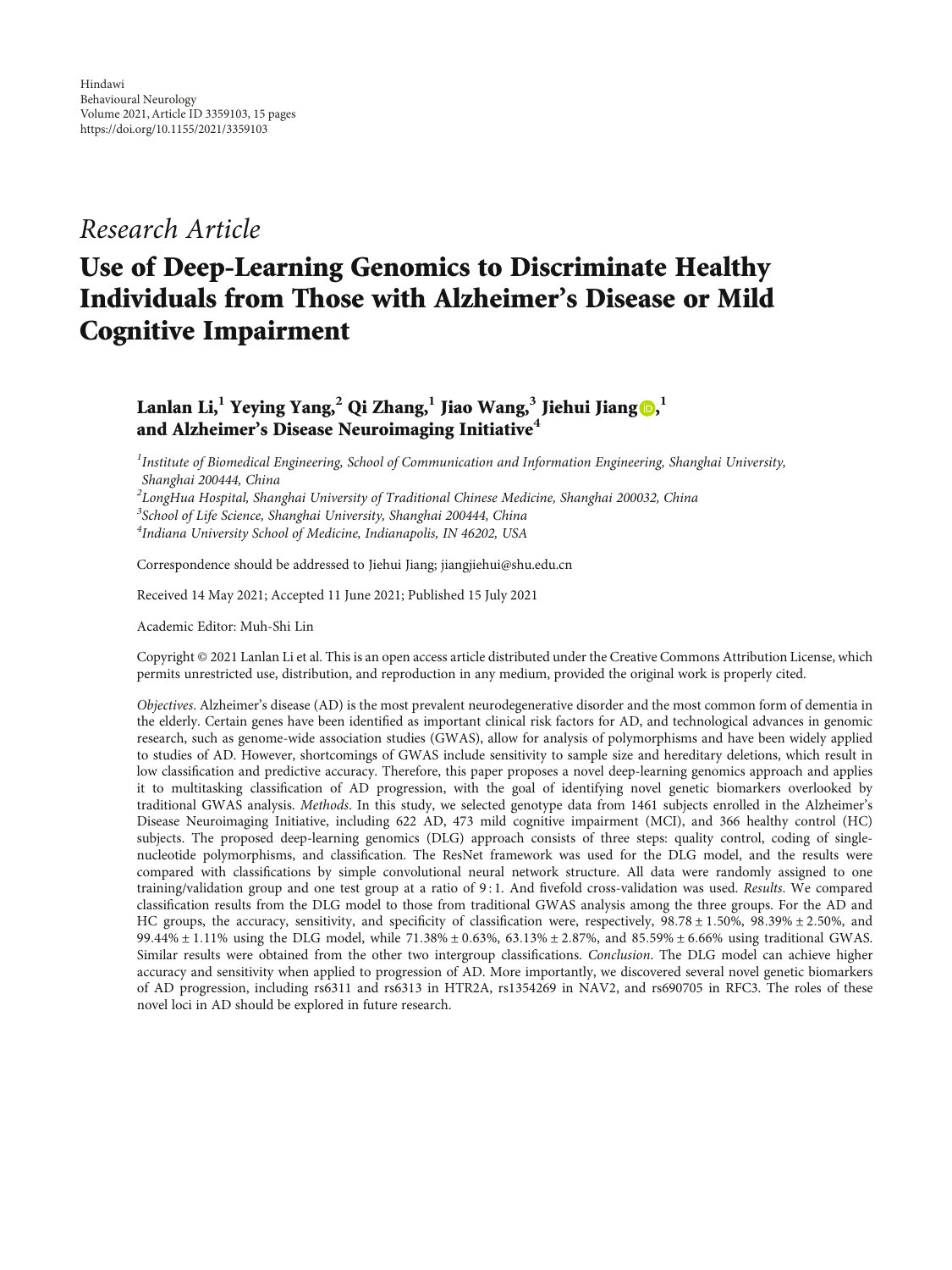#### 1. Introduction

Alzheimer's disease (AD) is the most common type of dementia and is an irreversible, progressive neurological brain disorder typically beginning with mild memory decline; in time, it can seriously impair an individual's ability to carry out daily activities and lead to loss of autonomy [[1,](#page-12-0) [2\]](#page-12-0). Mild cognitive impairment (MCI) is a preclinical stage of AD, in which individuals have no obvious cognitive behavioral symptoms but can show subtle prodromal signs of dementia [[3, 4\]](#page-12-0). It is widely recognized that early detection of AD and MCI is essential to slowing progression.

Among factors that influence AD progression, common genetic variants are major risk factors [[5\]](#page-12-0). Currently, the development of cheap comprehensive genetic testing of peripheral blood has brought dramatic changes to studies of the mechanisms of disease development. In recent decades, several genes have been associated with AD risk based on full-genome genotyping arrays using blood samples [\[6](#page-12-0), [7](#page-12-0)]. For instance, genomics analysis showed APOE to be the most strongly associated AD risk gene [\[8](#page-12-0)]. In addition, the CLU, PICALM, SORL1, BIN1, and TOMM40 genes have also been identified as AD risk factors in the literature [\[7](#page-12-0), [9,](#page-12-0) [10\]](#page-12-0).

Technological advances [\[11\]](#page-12-0) have allowed analysis of millions of nucleotide polymorphisms from thousands of subjects, including advanced genome-wide association studies (GWAS) and whole genome sequencing [[12](#page-12-0)–[16](#page-13-0)] that have increased our understanding of the genetic complexity of AD susceptibility. For instance, recent GWAS from the Alzheimer's Disease Neuroimaging Initiative (ADNI) have related known AD risk genes to differences in rates of brain atrophy and biomarkers of AD in the cerebrospinal fluid [\[17\]](#page-13-0). Moreover, the International Genomics of Alzheimer's Project studied 74046 participants, confirming nearly all of the previous genetic risk factors and identifying 12 new susceptibility loci for AD [\[18\]](#page-13-0). Therefore, genomics analysis, especially GWAS analysis, has yielded important advances in AD research.

However, there are some limitations of GWAS. Firstly, traditional GWAS intergroup analysis is distorted by differences in sample sizes [\[19\]](#page-13-0). Secondly, traditional GWAS analysis is strongly dependent on prior knowledge and hand coding, which requires much time and energy and risks bias or errors in data entry [[16\]](#page-13-0) that can result in poor repeatability. Moreover, although traditional GWAS analysis can assure high specificity of disease screening, accuracy, and sensitivity are relatively low. In practice, false positives are preferred over false negatives in order to avoid omissions in disease screening. Therefore, alternative analytical tools would help to drive novel hypotheses and models.

Deep-learning algorithms implemented via deep neural networks can automatically embed computational features to yield end-to-end models that facilitate discovery of relevant highly complex features [[20\]](#page-13-0). Seminal studies in 2015 demonstrated the applicability of deep neural networks to DNA sequence data [\[21, 22\]](#page-13-0). Deep convolutional neural networks (CNNs) have been used in recent studies to predict various molecular phenotypes on the basis of DNA sequence alone. Applications include classifying transcription factor binding sites, predicting molecular phenotypes such as DNA methylation, microRNA targets, and gene expression [\[23](#page-13-0)–[27\]](#page-13-0). In addition, CNNs have been utilized to call genetic variants [\[28\]](#page-13-0) and classify genetic mutations in tumors [[29](#page-13-0)]. Multitask and multimodal models and transfer learning have also been developed in genomics [\[30](#page-13-0), [31](#page-13-0)]. In this work, we hypothesize that deep-learning genomics (DLG) can be applied to AD and outperform traditional GWAS analysis. We propose a DLG method to replace traditional GWAS analysis for multitasking classification of AD progression and use this approach to seek novel genetic biomarkers of AD susceptibility.

#### 2. Materials and Methods

The experimental workflow of this study consisted of three steps as shown in Figure [1](#page-2-0). First, we conducted quality control and SNP genotype coding for SNP genotype data. Second, we used the deep residual network ResNet for DLG. The goal of the deep residual network was to obtain a model by supervised learning for prediction and extraction of DLG features. The details of this process are described in detail in the following sections. Finally, we investigated interpretability of the DLG model by applying Gradient-weighted Class Activation Mapping (Grad-CAM).

2.1. Subjects. Data used in the preparation of this study was obtained from the ADNI database [\(http://adni.loni.usc.edu/](http://adni.loni.usc.edu/) ). ADNI was launched in 2004 by the National Institute on Aging, the National Institute of Biomedical Imaging and Bioengineering, the Food and Drug Administration, private pharmaceutical companies, and nonprofit organizations, as a \$60 million, 5-year public-private partnership. In this study, 1461 individuals (622 AD, 473 MCI, and 366 healthy controls (HCs)) from the ADNI 1, ADNI 2, and ADNI GO cohorts of the ADNI database were included. Meanwhile, the following data from the 1461 ADNI participants was downloaded: Illumina SNP genotyping data, demographic information, and diagnosis information. Written informed consent was obtained from all participants, and the study was conducted with prior institutional review board approval. Clinical characteristics, including age, sex, education, and Montreal Cognitive Assessment (MoCA) results, were collected and are listed in Table [1](#page-2-0).

The subjects were of age 55-90 (inclusive) years. The detailed ADNI eligibility criteria are available from [http://](http://adni.loni.usc.edu/methods/documents/) [adni.loni.usc.edu/methods/documents/.](http://adni.loni.usc.edu/methods/documents/) In brief, eligibility criteria for these participants were as follows: (1) normal subjects: a Clinical Dementia Rating (CDR) of 0, nondepressed, non-MCI, and nondemented; (2) MCI subjects: a memory complaint, objective memory loss measured by education adjusted scores on Wechsler Memory Scale 7/Logical Memory II, a CDR of 0.5, absence of significant levels of impairment in other cognitive domains, essentially preserved activities of daily living, and an absence of dementia; (3) AD: CDR of 0.5 or 1.0 and met the National Institute of Neurological and Communicative Disorders and Stroke and Alzheimer's disease and Related Disorders Association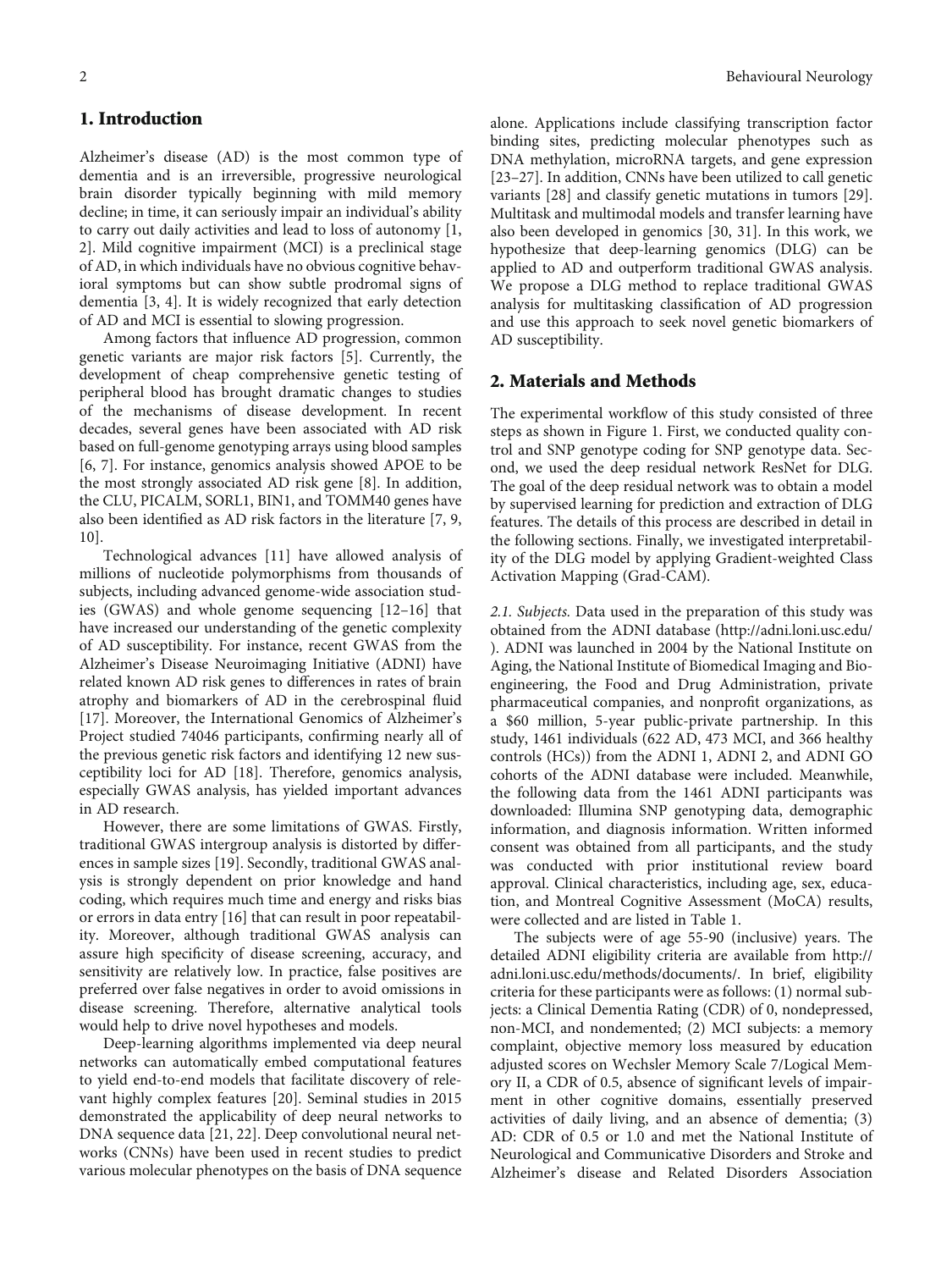<span id="page-2-0"></span>

FIGURE 1: The flowchart of experimental procedures in this study.

| Groups                                      | Gender (M/F)      | Age (years)      | Education                     | MoCA                          |
|---------------------------------------------|-------------------|------------------|-------------------------------|-------------------------------|
| Training and validation group( $n = 1316$ ) |                   |                  |                               |                               |
| AD $(n = 560)$                              | $320/240^a$       | $74.42 + 7.26$   | $15.54 + 2.85^a$              | $17.18 \pm 5.05^{a,b}$        |
| MCI $(n = 426)$                             | $255/171^{\circ}$ | $73.27 + 7.39$   | $15.98 \pm 2.78$ <sup>c</sup> | $23.62 \pm 2.95^{b,c}$        |
| $HC (n = 330)$                              | $163/167^{a,c}$   | $73.80 \pm 5.84$ | $16.46 \pm 2.54^{\text{a,c}}$ | $25.88 \pm 2.42^{\text{a,c}}$ |
| Test group( $n = 145$ )                     |                   |                  |                               |                               |
| AD $(n = 62)$                               | $41/21^a$         | $75.71 + 7.99$   | $15.55 \pm 3.32$              | $13.91 \pm 6.82^b$            |
| MCI $(n = 47)$                              | $30/17^{\circ}$   | $75.56 \pm 7.94$ | $14.81 \pm 3.70$              | $22.75 \pm 3.31^b$            |
| $HC (n = 36)$                               | $14/22^{a,c}$     | $75.45 \pm 3.49$ | $15.58 \pm 3.59$              |                               |

Table 1: Clinical and baseline demographic characteristics of all participants.

Data of age and education were presented as mean ± standard deviation. MoCA: Montreal Cognitive Assessment. Group-level two-sample *t* test is conducted for age, education, and MoCA. Group-level chi-square test is conducted for gender. <sup>a</sup>p value HC vs. AD; <sup>b</sup>p value AD vs. MCI; <sup>c</sup>p value HC vs. MCI.

criteria for probable AD [[32](#page-13-0)]. Specific psychoactive medications were excluded.

We investigated two groups of subjects using SNP genotype data collected from the ADNI databases. Our training and validation group contained 560 subjects with AD, 426 subjects with MCI, and 330 HC subjects. We used the SNP genotype data from this group to establish and test the validity of our predictive models. Our test group consisted of 62 AD subjects, 47 MCI subjects, and 36 HC controls, and we used the SNP genotype data to evaluate the diagnostic value of the predictive models.

2.2. DNA Isolation and SNP Genotyping. SNP genotyping for more than 620,000 target SNPs was completed on all ADNI

participants using the following protocol. First, a total of 7 mL of blood was taken from each participant and stored in EDTA-containing Vacutainer tubes, and genomic DNA was extracted using the QIAamp DNA Blood Maxi Kit following the manufacturer's protocol. Second, lymphoblastoid cell lines were established by transforming B lymphocytes with Epstein-Barr virus [\[33](#page-13-0)]. Fourteen genomic DNA samples were analyzed using the Human 610-Quad BeadChip according to the manufacturer's protocols. Before starting the assay, a 50 ng sample of genomic DNA from each participant was examined qualitatively on a 1% Tris-acetate-EDTA agarose gel to check for degradation. Degraded DNA samples were excluded from further analysis. Third, samples were quantitated in triplicate with PicoGreen® reagent and diluted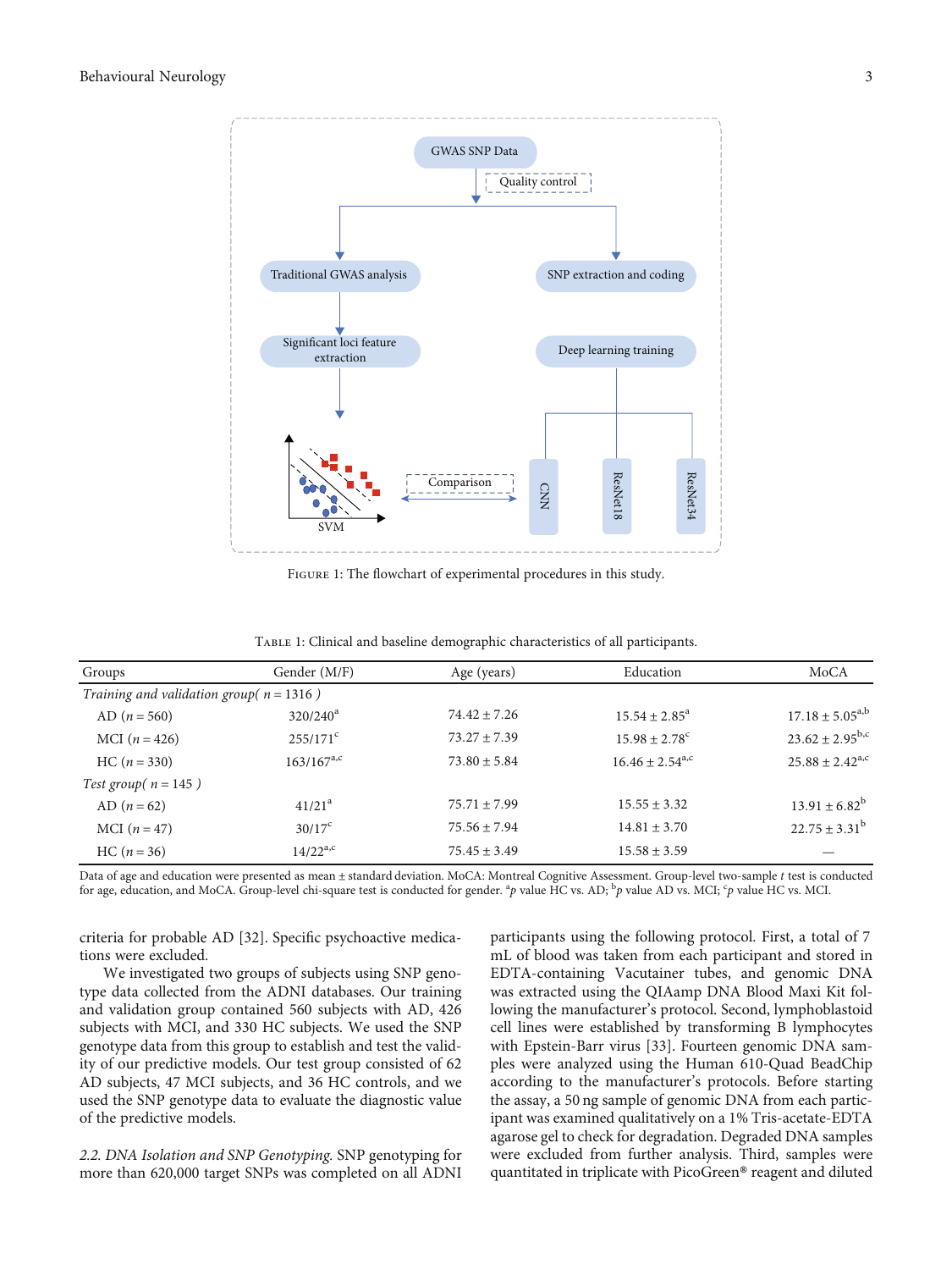to 50 ng/L in TrisEDTA buffer (10 mM Tris, 1 mM EDTA, pH 8.0). A total of 200 ng of DNA was denatured, neutralized, and amplified for 22 hours at 37° C, and then fragmented with FMS reagent (Illumina) at 37° C for 1 hour, precipitated with 2-propanol, and incubated at 4° C for 30 minutes. Fourth, the resulting blue precipitate was resuspended in RA1 reagent (Illumina) at 48° C for 1 hour. Samples were then denatured (95° C for 20 minutes) and immediately hybridized onto BeadChips at 48° C for 20 hours. The BeadChips were washed and subjected to single base extension and staining. Finally, the BeadChips were coated with XC4 reagent (Illumina), desiccated, and imaged on a BeadArray Reader (Illumina). Illumina BeadStudio 3.2 software was used to generate SNP genotypes from bead intensity data.

2.3. Quality Control and APOE Genotype. The following quality control (QC) steps were performed on the 1461 samples using PLINK v1.07 software. QC processes were conducted separately between the AD and HC groups, the HC and MCI groups, and the AD and MCI groups. SNPs and participants were excluded from the analysis if they failed to meet any of the following criteria [[34](#page-13-0)]: call rate per SNP ≥ 90*%*; call rate per participant ≥ 90*%*; gender check; minor allele frequency  $(MAF) \ge 5\%$ ; Hardy–Weinberg equilibrium test of  $p \le 10^{-6}$ ; PI\_HAT < 0.5. After the QC procedure, the numbers of features considered for future analysis of each subject in the paired groups were as follows: 301,388 in the HC and MCI groups, 301,853 in the HC and MCI groups, and 301,138 in the MCI and AD groups. The overall genotyping rate for the remaining dataset was over 99.5%.

In addition, although the APOE gene is an important target gene in AD research, it was not available for all identified APOE SNPs on the Illumina array. Therefore, based on the reported APOE *ε*2/*ε*3/*ε*4 status, the genotypes of the unavailable APOE SNPs were added manually to ADNI genotype data before assessing sample quality.

2.4. SNP Genotype Coding. A single-nucleotide polymorphism is a DNA sequence variation which occurs when a single nucleotide (A, T, C, or G) in the genome differs among members of a biological species or across paired chromosomes. Based on the satisfactory ADNI GWAS SNP data of this study, we encoded SNPs using the following coding scheme: 1 refers to A, 2 refers to T, 3 refers to C, and 4 refers to G.

2.5. GWAS Analysis. In the multitasking classification of this study, GWAS analysis, which has emerged as a popular tool for identifying genetic variants associated with disease risk, was designed to be compared with deep-learning models. Standard analysis of a case-control GWAS involves assessing the association between each individual genotyped SNP and disease risk. Manhattan and quantile–quantile (*Q*–*Q*) plots were used to visualize the GWAS results. All association results surviving the significance threshold of  $p < 1.66e^{-7}$ were saved and prepared for subsequent pattern analysis.

2.6. Deep-Learning Genomics Model Based on ResNet. The DLG model acted as a feature encoder, which had a significant impact on classification. In this study, we applied

ResNet, a deep residual network, to the classification between AD and HC groups, AD and MCI groups, and HC and MCI groups. Residual units were added to the deep residual network on the basis of CNNs.

A CNN, the most effective type deep-learning model, is generally composed of three types of layers: convolutional, pooling, and fully connected. The following describes the operation of a CNN. The first step is to convolve the input sequences with a set of filter kernels; all the features active at different positions after convolution constitute the feature map [\[35\]](#page-13-0). A nonlinear activation function, typically a rectified linear unit (ReLU), is applied on each layer and on the sum of the feature maps. The operation of the convolutional layer and ReLU can be expressed as follows:

$$
C_n^r = \text{ReLU}\left(\sum_m v_m^{r-1} * w_n^r + b_n^r\right),
$$
  

$$
\begin{cases} \text{ReLU}(y_n) = \max(0, y_n), \\ y_n = \sum_m v_m^{r-1} * w_n^r + b_n^r, \end{cases}
$$
 (1)

where  $C_n^r$  is the  $n^{\text{th}}$  output of the  $r^{\text{th}}$  convolutional layer,  $n$ represents the number of filters in the  $r<sup>th</sup>$  layer,  $w<sub>n</sub><sup>r</sup>$  and  $b<sub>n</sub><sup>r</sup>$ are, respectively, the weight and bias of the  $n^{\text{th}}$  filter of the  $r<sup>th</sup>$  layer,  $v<sub>m</sub><sup>r-1</sup>$  is the *m*<sup>th</sup> output of previous layer *r* − 1, and <sup>∗</sup> denotes the convolutional operation.

Next, the resulting feature map is processed through the pooling layer by taking either the mean or maximum activation over disjoint regions for each channel [\[20](#page-13-0), [35\]](#page-13-0). By sequential combination of convolutional and pooling layers, a multilayer structure is built for feature description. Lastly, the fully connected layers are employed for classification. In total, when given a training set  $\{X_j\}_j$ , the learning process of a CNN with *K* convolutional layers, whose filter parameters are  $\{W_i\}_{i=1}^K$ , the high values are  $\{h\}_{i=1}^K$ , and *D* geometer electronical layers the bias values are  ${b_i}_{i=1}^K$ , and *D* refers to classification layers, can be represented as an optimization learning task:

$$
\min_{\{W_i\}_{i=1}^K, \{b_i\}_{i=1}^K} \sum_j L\left(h(X_j), f\left(\{W_i\}_{i=1}^K, \{b_i\}_{i=1}^K, D\right)\right),\tag{2}
$$

where *L* is the loss function that represents the cost difference between the true label  $h(X)$  and the predictive label from the CNN model  $f(X, \{W_i\}_{i=1}^K, \{b_i\}_{i=1}^K, D)$ .<br>Based on the CNN model, the greater

Based on the CNN model, the greatest advantage of the ResNet framework lies in adding identity mapping that is performed by the shortcut connections, the outputs of which are added to the outputs of the stacked layers [\[36\]](#page-13-0). Therefore, the ResNet addressed the degradation problem and added neither extra parameters nor computational complexity. The formula for residual learning was designed as follows: the desired underlying mapping is denoted as  $H(x)$ , and the stacked nonlinear layers were allowed to fit a separate mapping of  $F(x, \Theta) = H(x) - x$ . The original mapping was recast into  $F(x, \Theta) + x$ . Thus, the overall representation of the residual block was as follows: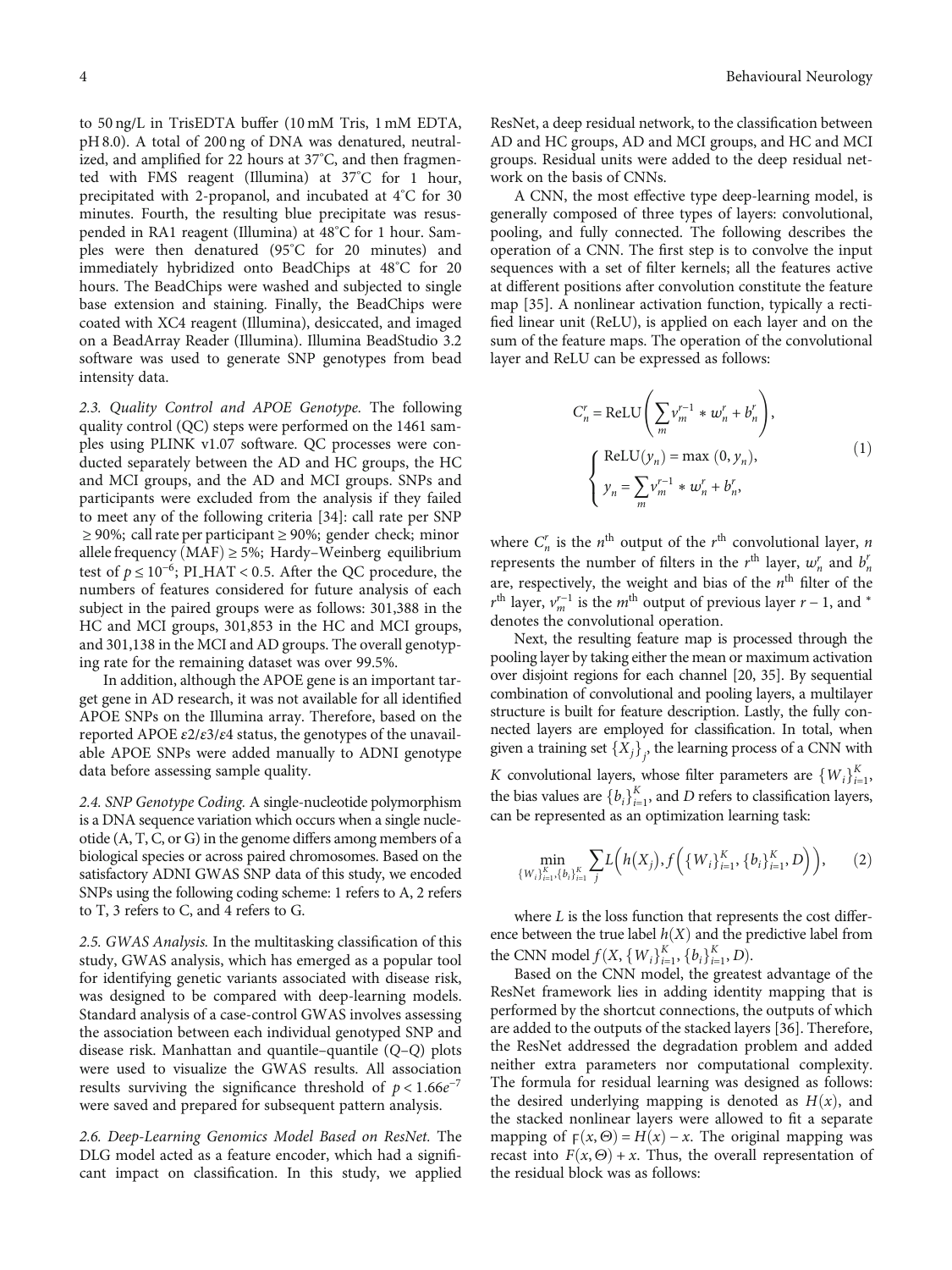$$
H(x) = F(x, \Theta) + x.
$$
 (3)

The formulation of  $F(x, \Theta) + x$  can be realized by feedforward neural networks using "shortcut connections." A deep residual network can be established by stacking a series of residual blocks. Specifically, there were two steps in the process: forward computation and backward propagation. When *K* residual blocks are chosen to stack, the forward propagation of such a structure can be expressed by

$$
x_K = x_0 + \sum_{r=1}^K \mathsf{F}\big(x_{r-1}, \Theta_{r-1}\big), \tag{4}
$$

where  $x_0$  and  $x_1$  are the input and the output of the residual network, respectively, and  $\Theta_r = {\theta_{r,l}}|_{1 \le l \le L}$  is the weight related to the  $r_{\text{th}}$  residual block, *L* being the number of layers within the block.

Likewise, the back propagation of the overall loss of the neural network to  $x_0$  can be denoted as

$$
\frac{\partial L}{\partial x_0} = \frac{\partial L}{\partial x_K} \left( 1 + \frac{\partial}{\partial x_0} \sum_{i=1}^K F(x_{i-1}, \Theta_{i-1}) \right),\tag{5}
$$

where *L* is the whole loss function of the neural network.

Before modeling using the above procedures, each subject's SNP genotype data was cropped after quality control and mapped to  $776 \times 776$  pixels. The pathology type was encoded to one-hot, which was the label. Thereafter, in the training stage, SNP genotype data was fed into the network to update model parameters via backward propagation with the Adam algorithm, a first-order gradient-based optimization algorithm which has been proven to be computationally efficient and appropriate for training deep neural networks. The outputs of the network were used as the classification results, and the crossentropy of the outputs was calculated as the loss function. More specifically, the output of the network for each individual SNP could be a binary value. 1 represented the highest probability of being AD subjects, while 0 represented highest probability of being HC subjects.

We adopted ResNet18 and ResNet34 frameworks in this study. Meanwhile, we also utilized a traditional CNN model for the comparative experiments of classification. In the ResNet models, we set learning rate into 1e<sup>-3</sup> and applied the Adam optimizer to update the model parameters with the batch size of 8. The maximum number of iterations was set into 20. Note that we used L2 regularization in this step to prevent the overfit of our model. For adjusting the CNN model parameters, we set learning rate into 1*e* <sup>−</sup><sup>2</sup> and applied the Adam optimizer to update the model parameters with the batch size of 8. The maximum number of iterations was set to 30. Above deep-learning models were processed on a GPU (graphics processing unit, GTX 1080 Ti acceleration of PyCharm 3.5).

For investigating the interpretability of the DLG model, the last convolutional layer of the last res-block was made transparent in order to extract DLG features by applying Grad-CAM and two-sample *t*-tests. For the first step, the last

convolutional layer of the last res-block was chosen to extract normalized DLG features. Subsequently, using a two-sample *t*-test with a false discovery rate [[37](#page-13-0), [38\]](#page-13-0), we compared the *Z* -coefficients of the AD and HC groups, the HC and MCI groups, and the MCI and AD groups.

2.7. Classification. In this study, the subjects of multitasking classification were randomly divided into one training group and one independent test group at a ratio of 9 : 1 as shown in Table [1](#page-2-0). The training group was then used to optimize the model parameters. We also randomly chose 25% of training group to form a validation group to guide the choice of hyperparameters.

On the one hand, we conducted training of several deeplearning models, including ResNet18, ResNet34, and a traditional CNN, and compared classification performance in order to screen for the optimum DLG. On the other hand, in order to verify the diagnostic capabilities of the DLG model compared with traditional GWAS analysis, we also designed comparative trials. Among all the gene indicators, theta proved to be the most directly related to SNP changes. APOE *ε*4 status and the normalized theta-value of the significant SNP loci found in this study were seen to be genetic predictors, and we used the support vector machine (SVM) with the linear kernel 500 times for classification of traditional GWAS.

To evaluate classification performance, we repeatedly conducted 5-fold crossvalidation in the training group. Accuracy, sensitivity, and specificity were used to evaluate the results. The mathematical expression of the three parameters was as follows:

$$
Accuracy = \frac{Tn + Tp}{Tn + Tp + Fn + Fp},
$$
  
\n
$$
Sensitivity = \frac{Tp}{Tp + Fn},
$$
  
\n
$$
Specificity = \frac{Tn}{Tn + FP},
$$
  
\n(6)

where *Tn*, *Tp*, *Fn*, and *Fp* denote, respectively, true negatives, true positives, false negatives, and false positives.

A receiver-operating characteristic (ROC) curve was produced to intuitively compare the results of the different approaches, and the area under the curve (AUC) of the ROC was computed to quantitatively evaluate classification performance.

2.8. Statistical Analysis. Demographic characteristics were compared between groups using a two-sample *t*-test or the chi-square test. In addition, a two-sample *t*-test of the extracted features was applied as a criterion to estimate the differences in DLG features between AD patients and HCs, AD patients and MCIs, and HCs and MCIs. All statistical analyses were performed using SPSS Version 22.0 software (SPSS Inc., Chicago, IL) and Matlab2016b (Mathworks Inc., Sherborn, MA, United States). All *p* values < 0.05 were considered significant.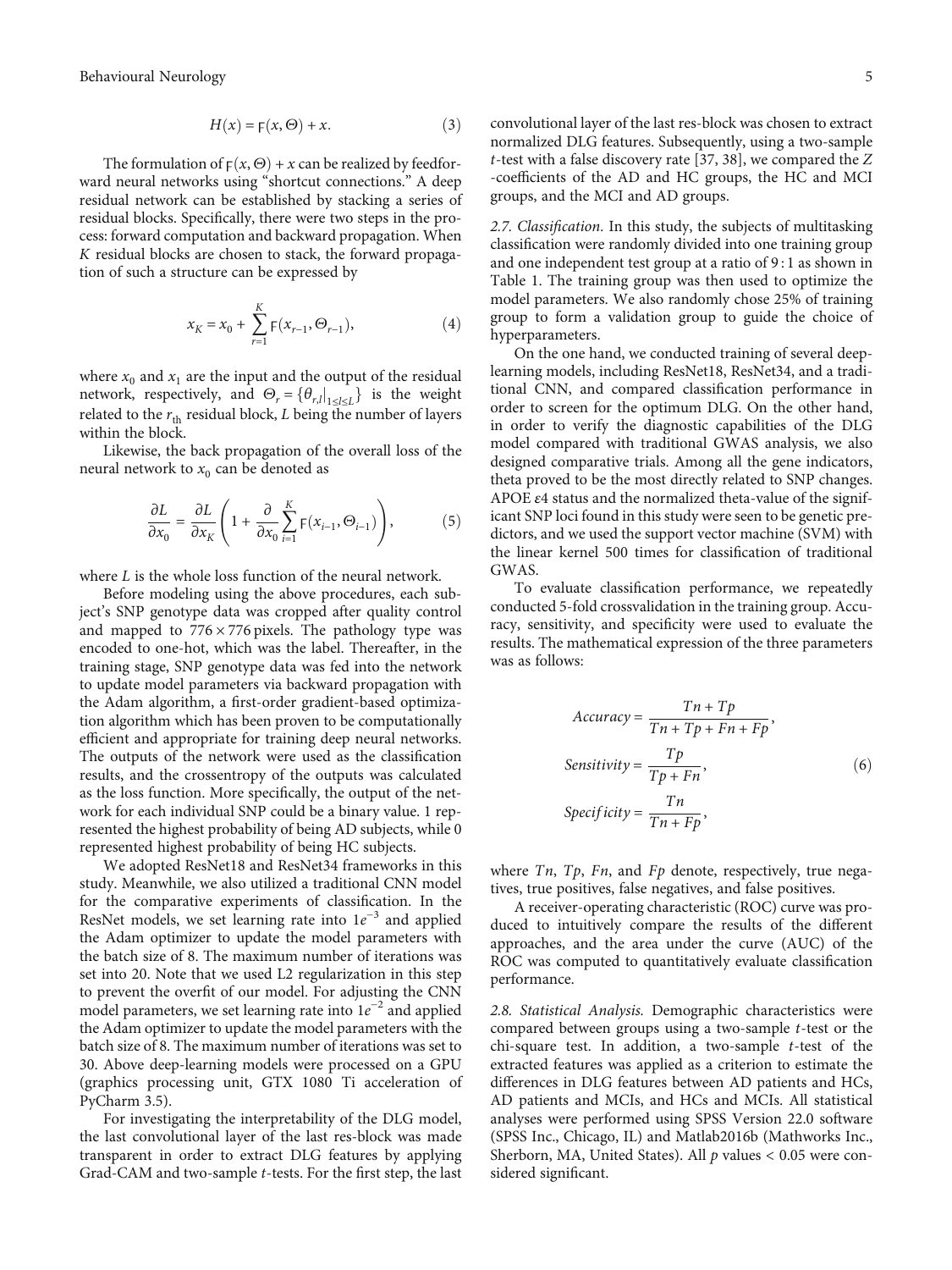

Figure 2: Manhattan plot of genome-wide association study (GWAS) between AD and HC groups. The *<sup>y</sup>*-axis shows the *<sup>p</sup>* value (on the – log10 scale) for each association test. The *x*-axis is the chromosomal position of each SNP. The horizontal lines in the Manhattan plot display the cutoffs for two significant levels: blue line for  $p < 10^{-5}$  (generally significant level) and red line for  $p < 1.66e^{-7}$ .

#### 3. Results

3.1. Outcomes of GWAS Analysis. We carried out casecontrol GWAS analysis between the AD and HC groups and observed two genome-wide significant loci on chromosome 19, including rs429358 (APOE, the epsilon 4 marker) and rs2075650 (TOMM40). Figures 2 and 3 show the resulting Manhattan and *Q*–*Q* plots, and Table [2](#page-6-0) summaries the SNPs that achieved genome-wide significance. The *p* value used to assess significant differences was calculated as  $p =$ 0*:*05/*N*, where *N* indicates the number of satisfied SNPs.

3.2. Classification Performance. Table [3](#page-6-0) lists the performance of the different multitasking classification methods, including classification accuracy, sensitivity, specificity, and AUC. Taking the result of classification between the AD and HC test group subjects as an example, accuracy, sensitivity, specificity, and AUC were, respectively, 71*:*38*%* ± 0*:*63*%*, 63*:*13*%* ± 2*:*87*%*, 85*:*59*%* ± 6*:*66*%*, and 0.744, for the GWAS analysis, 92*:*45*%* ± 8*:*13*%*, 93*:*87 ± 12*:*26, 90*:*00 ± 15*:*97, and 0.915 for the CNN model, 97*:*96 ± 1*:*71, 97*:*42 ± 3*:*16, 98*:*89 ± 1*:*36, and 0.980 for ResNet18, and 98*:*78*%* ± 1*:*50*%*, 98*:*39*%* ± 2*:*50*%*, 99*:*44*%* ± 1*:*11*%*, and 0.981 for ResNet34. We found that the deep-learning model exhibited high accuracy, sensitivity, and specificity, whereas accuracy and sensitivity were low for the GWAS analysis. Therefore, we concluded that deep-learning models were superior to traditional GWAS analysis for classification. And compared with the CNN model, the results using ResNet were more robust and stable. These results were the same using the other two group-level classifications. Based on these results, ResNet34 was chosen for the DLG model because the observed classification performance was optimal among the several deep-learning models. A more intuitive comparison is provided by the ROC curves of the multitasking classification shown in Figure [4.](#page-7-0)

3.3. Interpretability of the DLG Model. Setting a threshold of *p* < 0*:*05, more than ten thousand SNP loci showed differences between the groups, and even the significance of the most frequently identified loci was below 0.001.



Figure 3: *<sup>Q</sup>*–*<sup>Q</sup>* plot of genome-wide association study (GWAS) between AD and HC groups. Genomic inflation factor is 1.084.

Firstly, we compared the significant SNPs with those previously identified by GWAS as genetic susceptibility factors. Almost one hundred SNP loci between AD patients and HCs were consistent with findings from previous studies. Likewise, more than one hundred associated SNP loci were also found between the AD and MCI groups and between the HC and MCI groups.

Secondly, we sought significant SNP loci among three classification tasks. The gene regions of sixty-six SNP loci were shared in different stages of AD progression. Table [4](#page-8-0) summarizes the sixty-six shared significant SNP loci among the three classifications, including, e.g., the well-known CLU, PICALM, and SORL1 gene regions. For rs11136000 (CLU) in chromosome 8, its  $\bar{p}$  values were 6.63 $e^{-4}$  between the AD and HC groups, 8.37e<sup>-6</sup> between the MCI and HC groups, and 1.49e<sup>-7</sup> between MCI and AD groups. In addition, three SNP loci, rs543293, rs10501602, and rs3851179, were found in the PICALM gene region of chromosome 11, and the *p* values of rs3851179 for the comparisons of the three groups were  $6.00e^{-3}$ ,  $1.06e^{-6}$ , and  $1.51e^{-20}$ , while the *p*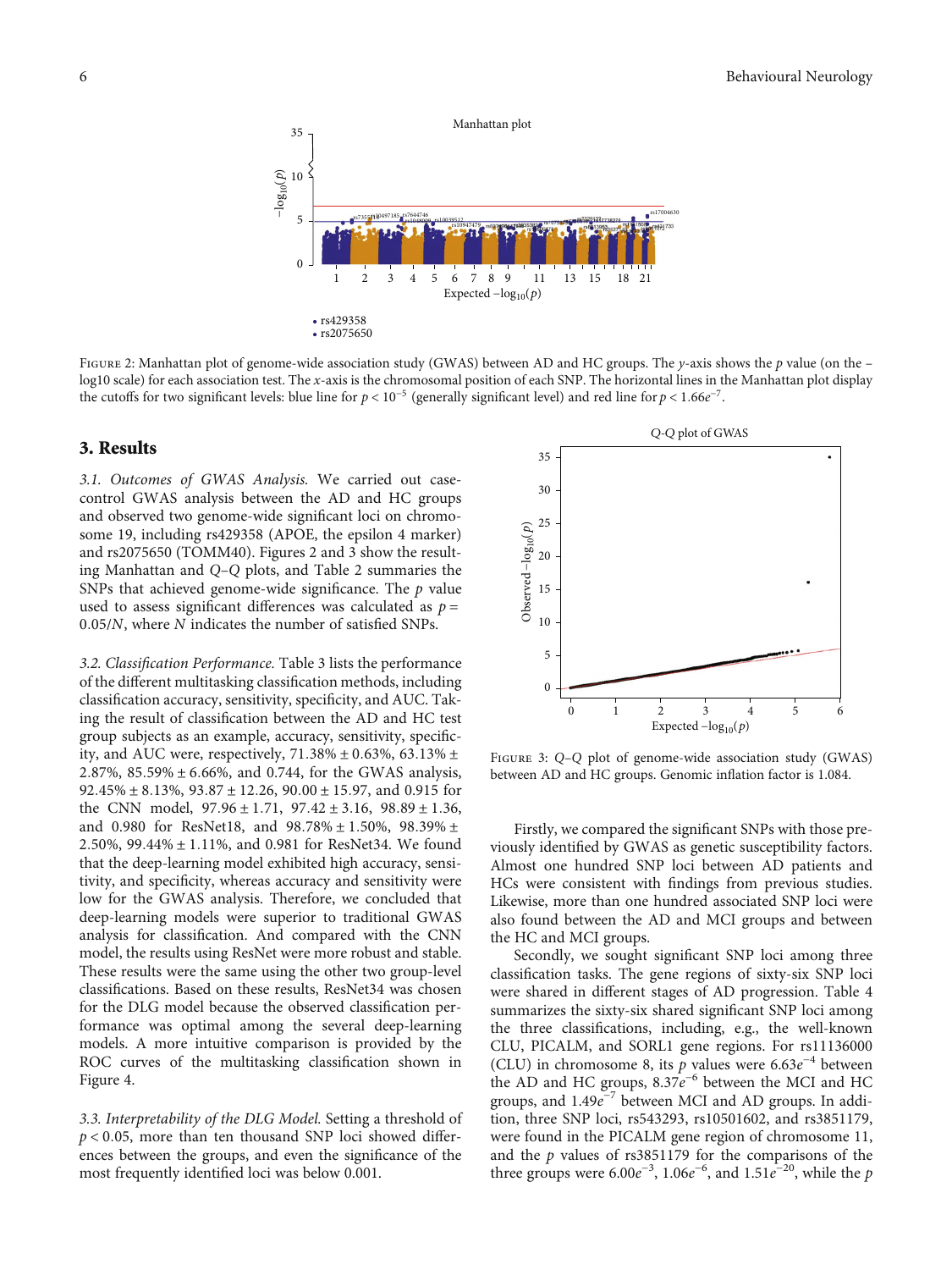Table 2: SNP summaries reaching genome-wide significance after GWAS.

<span id="page-6-0"></span>

| <b>SNP</b> | Position | Chr | Region or closest gene | Major/minor alleles | <i>t</i> value | ЭR    |
|------------|----------|-----|------------------------|---------------------|----------------|-------|
| rs429358   | 44908684 |     | APOE                   |                     | $5.407e - 36$  | 4.348 |
| rs2075650  | 50087459 | 1 G | TOMM40                 | G/A                 | $7.19e-17$     | 2.737 |

*p* < 1*:*66*e*<sup>−</sup><sup>7</sup> for SNPs listed above. Chr: chromosome.

Table 3: Performance of different classification approaches in multitasking classification.

| Model                | Accuracy (%)      | Sensitivity (%)   | Specificity (%)   | AUC   |
|----------------------|-------------------|-------------------|-------------------|-------|
| AD and HC groups     |                   |                   |                   |       |
| GWAS analysis        | $71.38 \pm 0.63$  | $63.13 \pm 2.87$  | $85.59 \pm 6.66$  | 0.744 |
| CNN model            | $92.45 \pm 8.13$  | $93.87 \pm 12.26$ | $90.00 \pm 15.97$ | 0.915 |
| ResNet18             | $97.96 \pm 1.71$  | $97.42 \pm 3.16$  | $98.89 \pm 1.36$  | 0.980 |
| ResNet34             | $98.78 \pm 1.50$  | $98.39 \pm 2.50$  | $99.44 \pm 1.11$  | 0.981 |
| MCI and HC groups    |                   |                   |                   |       |
| GWAS analysis        | $56.99 \pm 1.55$  | $96.08 \pm 13.92$ | $5.94 \pm 21.65$  | 0.510 |
| CNN model            | $87.47 \pm 16.64$ | $99.57 \pm 0.85$  | $71.67 \pm 38.75$ | 0.852 |
| ResNet18             | $97.59 \pm 3.73$  | $100.00 \pm 0.00$ | $94.44 \pm 8.61$  | 0.966 |
| ResNet34             | $99.52 \pm 0.60$  | $99.57 \pm 0.85$  | $99.44 \pm 1.11$  | 0.986 |
| AD and MCI groups    |                   |                   |                   |       |
| GWAS analysis        | $58.97 \pm 0.00$  | $72.18 \pm 0.01$  | $41.54 \pm 0.01$  | 0.569 |
| CNN model            | $86.42 \pm 16.02$ | $97.42 \pm 4.40$  | $71.91 \pm 39.21$ | 0.840 |
| ResNet18             | $97.80 \pm 1.24$  | $97.74 \pm 2.41$  | $97.87 \pm 3.30$  | 0.972 |
| ResNet <sub>34</sub> | $98.90 \pm 1.78$  | $100.00 \pm 0.00$ | $97.45 \pm 4.13$  | 0.981 |

The methods are conducted with crossvalidation, and their results are given as mean  $\pm$  standard deviation.

values of rs543293 were 4.65 $e^{-3}$ , 3.43 $e^{-8}$ , and 2.27 $e^{-13}$ , and the *p* values of rs3851179 were also much less than 0.001. These results are well supported by previous studies. Other significant results are detailed in Table [4,](#page-8-0) and the heatmaps of significant SNPs in chromosomes 8, 11, and 13 are shown in Figure [5.](#page-11-0) The horizontal axis represents major and minor alleles, and the vertical axis represents the *p* value of SNP loci in the chromosomes. We observed some distinct differences, for example, between rs11136000, rs3851179, and surrounding loci.

In addition, except for those in Table [4,](#page-8-0) there were also several SNP loci showing an association with AD progression in their respective classifications. Several also have been reported and confirmed in previous large-scale GWAS studies, including APOE, BIN1, CHRM1, and TOMM40 with *p* values much less than 0.001. Furthermore, it is notable that rs6311 and rs6313 in the HTR2A gene region, rs1354269 in the NAV2 gene, and rs690705 in the RFC3 gene all exhibited significant differences among the three classifications. For instance, the *p* values of rs6311 were  $1.96e^{-5}$ ,  $2.52e^{-3}$ , and  $1.48e^{-11}$  between the respective groups, and the *p* values of rs6313 were 3.21*e*<sup>-5</sup>, 4.55*e*<sup>-3</sup>, and 2.05*e*<sup>-12</sup>. An understanding of the roles of these novel loci in AD requires future study.

All of the information above was deposited in the DisGe-NET database ([http://www.disgenet.org/home/\)](http://www.disgenet.org/home/), a discovery platform containing one of the largest publicly available collections of genes and variants associated with human disease.

#### 4. Discussion

This study used a comparison of the performance of several different deep-learning models as a basis for proposing a deep-learning genomics method based on ResNet34. The classification results indicate that the DLG model offers a higher diagnostic value than traditional GWAS analysis.

4.1. Outcomes of GWAS Analysis. In GWAS analyses, two SNPs have been identified at the  $p < 1.66e^{-7}$  significance level: APOE SNP rs429358 was determined to be the most significant genetic risk factor for AD. And the second most significant factor, TOMM40 SNP rs2075650, was found to be adjacent to the APOE SNP [[10](#page-12-0)]. These results are consistent with previous studies. Although these SNP loci were identified by GWAS, traditional GWAS analysis suffers from being influenced by small sample size. Because other common genetic risk factors may have a much smaller impact on risk than the APOE gene, novel risk factors present in small samples may go undetected by GWAS analysis. Several previous studies have also demonstrated an explicit relationship between sample size and the number of significant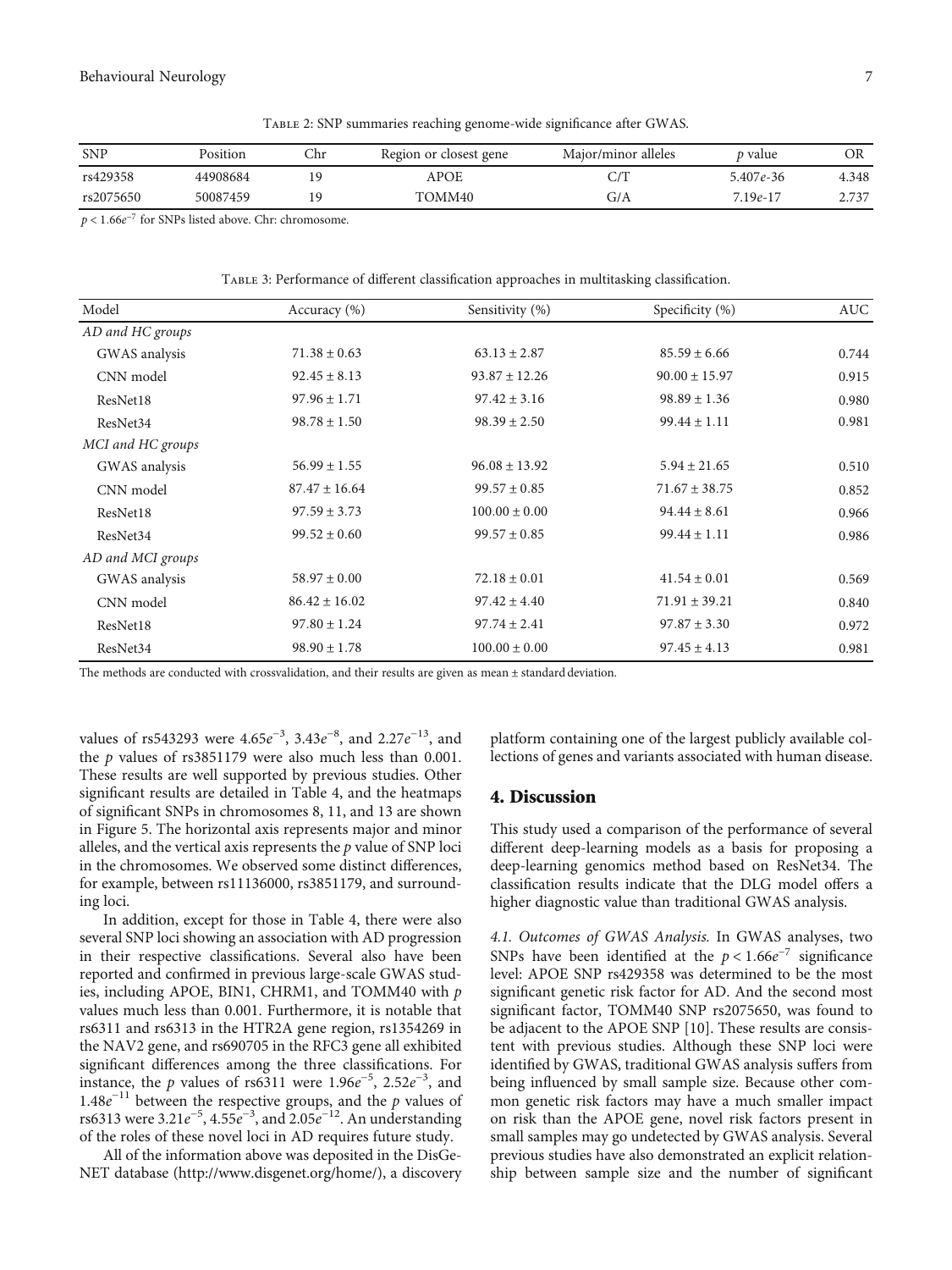<span id="page-7-0"></span>

FIGURE 4: ROC curve of the performance of different classification approaches in multitasking classification. (a) ROC curve between AD and HC groups. (b) ROC curve between MCI and HC groups. (c) ROC curve between AD and MCI groups.

differences in traits identified by genome-wide association studies [[18](#page-13-0), [19\]](#page-13-0).

4.2. Classification Performance. In this study, in order to construct a deep-learning genomics model, we compared the performance of several deep-learning classification methods, including a simple CNN model, ResNet18, and ResNet34. As shown in Table [3,](#page-6-0) we observed that the results of the deep residual network were superior to those of a simple CNN, and in the process of training the model, the ResNet models exhibited robustness and stability superior to those of CNNs, and furthermore, ResNet34 was superior to RseNet18. Therefore, we chose ResNet34 as the final DLG model. More importantly, we compared the performance of the DLG

model and traditional GWAS analysis under the same conditions and found the classification results of the DLG model to be superior. These results suggest that the deep-learning algorithm is effective in genome applications and that development of deep-learning genomics is worthy of further exploration.

4.3. Interpretability of the DLG Model. When we interpreted the DLG model, we found more than one thousand SNP loci with significant differences between AD patients and HCs, between the MCI and AD groups, and between the HC and MCI subjects. As is well known, rs11136000 (CLU), rs3851179 (PICALM), rs2070045 (SORL1), and rs1699102 (SORL1) have previously been identified as risk factors for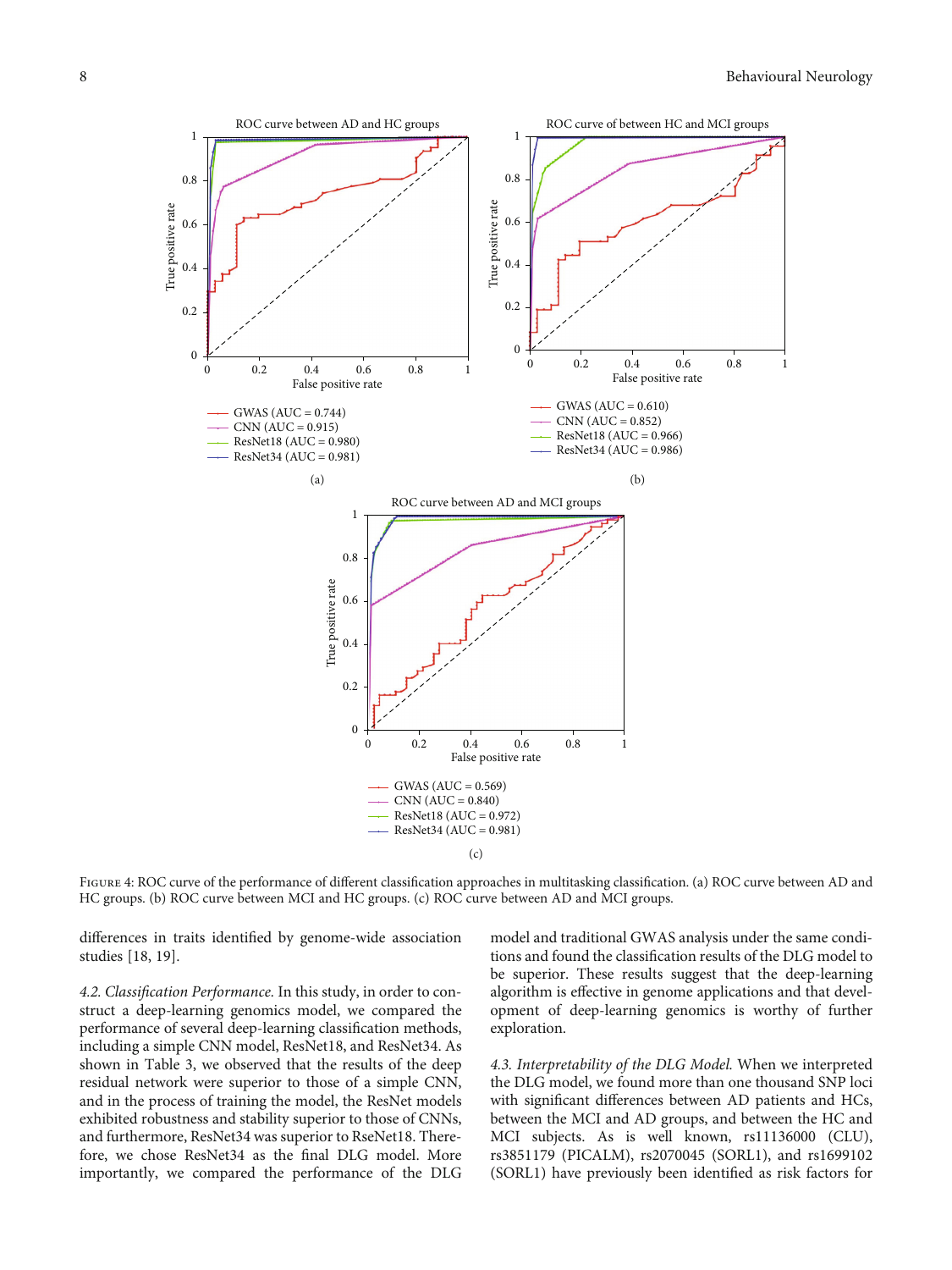TABLE 4: Shared significant SNPs in AD multitasking classification at  $p$  threshold of 0.05.

<span id="page-8-0"></span>

| SNP loci   | Chr            | Position  | Region or closest gene     | Major/minor alleles                                               | $p$ value<br>HC vs. AD | $p$ value<br>HC vs. MCI | $p$ value<br>AD vs. MCI |
|------------|----------------|-----------|----------------------------|-------------------------------------------------------------------|------------------------|-------------------------|-------------------------|
| rs12091371 | 1              | 238671675 | FMN <sub>2</sub>           | A/G                                                               | 0.002227833            | 0.001509792             | 2.27881E-09             |
| rs12129547 | $\mathbf{1}$   | 238761878 | GREM2                      | $\mathrm{T}/\mathrm{C}$                                           | 0.002767757            | 0.019531535             | 3.93396E-11             |
| rs1801131  | $\mathbf{1}$   | 11777063  | <b>MTHFR</b>               | C/A                                                               | 0.000154746            | 0.007333869             | 6.18756E-21             |
| rs1801133  | $\mathbf{1}$   | 11778965  | <b>MTHFR</b>               | $\mathrm{T}/\mathrm{C}$                                           | 0.000192989            | 0.009566143             | 5.35043E-21             |
| rs17034806 | 2              | 109002337 | RANBP2                     | G/A                                                               | 0.002645921            | 0.028425309             | 3.04207E-10             |
| rs243034   | $\overline{2}$ | 60456396  | <b>MIR4432HG</b>           | G/A                                                               | 0.038985718            | 0.009492742             | 1.40355E-08             |
| rs4676049  | $\overline{2}$ | 109001689 | RANBP2                     | $\mathrm{T}/\mathrm{C}$                                           | 0.002215778            | 0.034993277             | 4.51555E-10             |
| rs6714710  | $\overline{2}$ | 97711518  | ZAP70                      | G/T                                                               | 0.038909198            | 0.000768783             | $7.036E-09$             |
| rs1498853  | 3              | 69691797  | NAN <sup>a</sup>           | G/A                                                               | 0.000708166            | 0.012435495             | 6.43721E-09             |
| rs2289506  | 3              | 101547592 | NIT <sub>2</sub>           | T/C                                                               | 0.000412705            | 0.004914541             | 1.07429E-18             |
|            |                |           | NAN <sup>a</sup>           | T/C                                                               |                        |                         |                         |
| rs288496   | 3              | 69714739  | NAN <sup>a</sup>           |                                                                   | 0.002172998            | 0.009409715             | 4.5892E-09              |
| rs3864101  | 3              | 188862449 |                            | T/G                                                               | 0.038241862            | 0.022506051             | 6.17468E-08             |
| rs989692   | 3              | 156284059 | <b>MME</b>                 | T/C                                                               | 0.00243336             | 0.016131413             | 5.91293E-09             |
| rs3796529  | $\overline{4}$ | 57492171  | <b>REST</b>                | A/G                                                               | 0.048696066            | 0.004826601             | 7.08294E-25             |
| rs753129   | 4              | 56363188  | NAN <sup>a</sup>           | C/T                                                               | 0.004469287            | 1.23015E-10             | 0.013855564             |
| rs1925458  | 6              | 23486930  | LOC102724749; LOC105374976 | T/G                                                               | 0.000567167            | 0.000409483             | $3.10404E-11$           |
| rs1980493  | 6              | 32471193  | BTNL2; TSBP1-AS1           | G/A                                                               | 0.016858811            | 0.000751139             | 3.35304E-14             |
| rs2651206  | 6              | 43321455  | TTBK1                      | T/C                                                               | 0.034368574            | 2.23746E-07             | 1.97506E-11             |
| rs3734254  | 6              | 35502988  | <b>PPARD</b>               | C/T                                                               | 0.001667544            | 0.000173601             | 2.21574E-11             |
| rs3747742  | 6              | 41270496  | TREML2                     | C/T                                                               | 6.7184E-06             | 3.50103E-05             | $1.19671E-08$           |
| rs6455128  | 6              | 62755705  | KHDRBS2                    | $\ensuremath{\mathcal{A}}\xspace/\ensuremath{\mathcal{C}}\xspace$ | 0.008767325            | 0.00013524              | 1.45915E-14             |
| rs11767557 | 7              | 142819261 | EPHA1-AS1                  | C/T                                                               | 0.001139233            | $1.20661E-07$           | 1.96401E-07             |
| rs11771145 | 7              | 142820884 | EPHA1-AS1                  | A/G                                                               | 0.001112928            | 9.62693E-08             | 1.8557E-07              |
| rs2227631  | 7              | 100556258 | SERPINE1                   | G/A                                                               | 0.003024669            | 8.25065E-08             | 7.24385E-07             |
| rs6461569  | 7              | 21502301  | SP <sub>4</sub>            | C/T                                                               | 0.025204688            | 1.41338E-06             | 0.001322394             |
| rs6966915  | 7              | 12232513  | TMEM106B                   | T/C                                                               | 0.031810788            | 0.004328052             | 6.57464E-09             |
| rs11136000 | 8              | 27520436  | <b>CLU</b>                 | T/C                                                               | 0.000663408            | 8.36729E-06             | 1.48921E-07             |
| rs1975804  | 8              | 109360409 | EIF3E; LOC105375704        | C/T                                                               | 0.000833268            | 0.003779274             | 0.040135088             |
| rs1800977  | 9              | 106730271 | ABCA1; LOC105376196        | T/C                                                               | 0.013227434            | 5.61278E-05             | 4.22923E-14             |
| rs2007153  | 9              | 135493640 | DBH                        | A/G                                                               | 3.88584E-05            | 0.000993637             | 4.15766E-07             |
| rs2066715  | 9              | 106627854 | ABCA1                      | A/G                                                               | 0.004157538            | 0.04271672              | 7.79217E-05             |
| rs2283123  | 9              | 135505118 | DBH                        | T/C                                                               | 0.000105332            | 0.00221966              | 1.99182E-07             |
| rs2740483  | 9              | 106730356 | ABCA1; LOC105376196        | $\mathrm{C/G}$                                                    | 0.009678488            | 6.53287E-05             | 3.81638E-14             |
| rs4149313  | 9              | 106626574 | ABCA1                      | G/A                                                               | 0.003318514            | 0.040059489             | 7.22211E-05             |
| rs4878104  | 9              | 89382811  | DAPK1                      | $\mathrm{T}/\mathrm{C}$                                           | 0.002309724            | 6.11706E-05             | 1.46237E-14             |
| rs4548513  | 10             | 67710331  | CTNNA3                     | $\mathrm{T}/\mathrm{C}$                                           | 0.004692221            | 0.000992064             | 6.62732E-08             |
| rs7070570  | 10             | 67534610  | LOC105378340; CTNNA3       | G/A                                                               | 0.000655491            | 2.34147E-05             | 1.63609E-06             |
| rs10501602 | 11             | 85359037  | <b>PICALM</b>              | $\mathrm{G}/\mathrm{A}$                                           | 0.004647595            | $3.42511E-08$           | 2.27238E-13             |
| rs1133174  | 11             | 121006965 | SORL1                      | A/G                                                               | 0.010544659            | 0.003255318             | 3.13279E-05             |
| rs12805520 | 11             | 85308059  | CCDC83                     | $\mathrm{T}/\mathrm{C}$                                           | 0.007162755            | 4.02484E-08             | 1.90295E-11             |
| rs1354269  | 11             | 19330820  | NAV <sub>2</sub>           | C/T                                                               | 0.010833795            | 6.42781E-08             | 2.65216E-24             |
| rs1695     | 11             | 67109265  | GSTP1                      | G/A                                                               | 0.006309008            | 6.1645E-07              | 2.06528E-23             |
| rs1699102  | 11             | 120962172 | SORL1                      | $\rm C/T$                                                         | 0.013141699            | 0.001477832             | 6.19383E-05             |
| rs17571    | 11             | 1739170   | <b>CTSD</b>                | $\mathrm{T}/\mathrm{C}$                                           | 0.013910348            | 1.48442E-08             | 1.58542E-20             |
| rs1946518  | 11             | 111540668 | IL18                       | T/G                                                               | 0.006486007            | 1.8075E-06              | 7.21291E-22             |
| rs2070045  | 11             | 120953300 | SORL1                      | G/T                                                               | 0.014545915            | 0.001140944             | 7.97485E-05             |
| rs3851179  | 11             | 85546288  | PICALM                     | A/G                                                               | 0.00599555             | 1.06305E-06             | 1.50773E-20             |
| rs543293   | 11             | 85497725  | PICALM                     | A/G                                                               | 0.004782682            | 1.26328E-07             | 7.85454E-18             |
|            |                |           |                            |                                                                   |                        |                         |                         |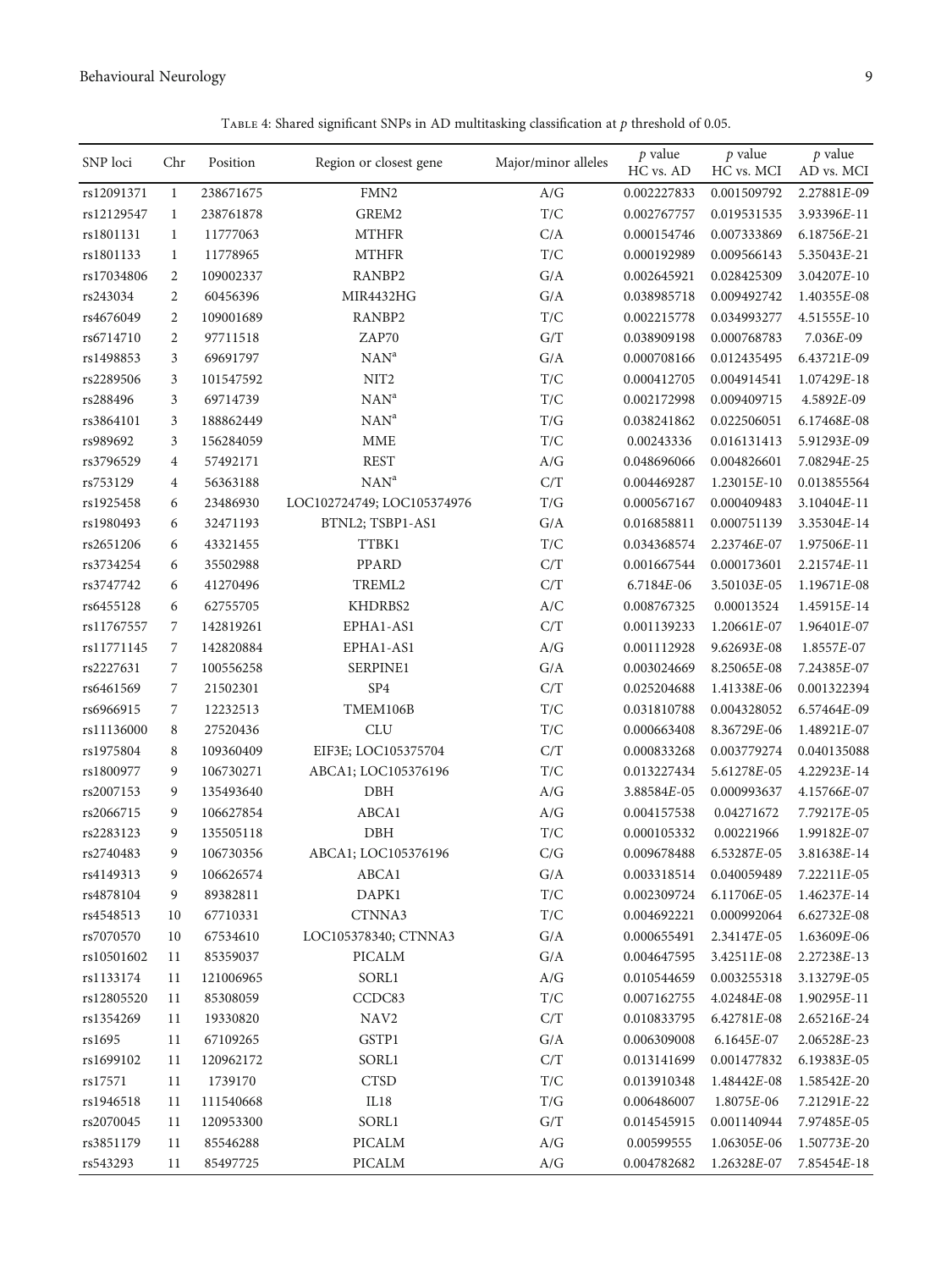| SNP loci   | Chr | Position | Region or closest gene        | Major/minor alleles | $p$ value<br>HC vs. AD | $p$ value<br>HC vs. MCI | $p$ value<br>AD vs. MCI |
|------------|-----|----------|-------------------------------|---------------------|------------------------|-------------------------|-------------------------|
| rs6265     | 11  | 27636492 | <b>BDNF</b> ; <b>BDNF-AS</b>  | A/G                 | 0.009460455            | 1.96067E-07             | 1.42052E-28             |
| rs7120118  | 11  | 47242866 | NR1H3                         | C/T                 | 0.034010947            | 0.011720707             | 5.90652E-22             |
| rs7943454  | 11  | 24478242 | LUZP2                         | T/C                 | 0.01777448             | 1.41141E-06             | 2.00064E-30             |
| rs1799986  | 12  | 55821533 | LRP1                          | T/C                 | 0.000875404            | $8.1991E-06$            | 0.000948497             |
| rs6311     | 13  | 46369479 | HTR2A                         | T/C                 | 1.95644E-05            | 0.002519461             | $1.48261E-11$           |
| rs6313     | 13  | 46367941 | HTR2A                         | T/C                 | $3.21121E-05$          | 0.004551786             | 2.05426E-12             |
| rs690705   | 13  | 33552918 | RFC3                          | G/A                 | 9.15016E-07            | 0.000123939             | 0.032894005             |
| rs7989332  | 13  | 19948575 | CRYL1                         | A/C                 | 0.001947338            | 0.038324875             | 0.017831896             |
| rs10137185 | 14  | 63845529 | ESR <sub>2</sub>              | T/C                 | 0.000105484            | 0.00099597              | $2.08051E-22$           |
| rs1065778  | 15  | 49307498 | MIR4713HG; CYP19A1            | A/G                 | 7.88465E-05            | 1.51664E-05             | $2.28151E-18$           |
| rs2278317  | 15  | 31848032 | RYR3                          | G/A                 | 0.019133823            | 5.18518E-05             | 4.11594E-07             |
| rs3751592  | 15  | 49393870 | CYP19A1; MIR7973-1; MIR7973-2 | G/A                 | 0.000333452            | 8.25536E-05             | 5.77922E-13             |
| rs11075996 | 16  | 52415525 | <b>FTO</b>                    | T/C                 | 0.021538201            | 9.92354E-07             | 0.002856803             |
| rs11075997 | 16  | 52416413 | <b>FTO</b>                    | T/C                 | 0.023256237            | 1.14854E-06             | 0.002461173             |
| rs6499640  | 16  | 52327178 | <b>FTO</b>                    | G/A                 | 0.016928027            | 4.22569E-07             | 0.009148135             |
| rs1050565  | 17  | 25600202 | <b>BLMH</b>                   | G/A                 | 0.045066195            | 6.1136E-06              | 1.19122E-06             |
| rs391300   | 17  | 2163008  | <b>SRR</b>                    | A/G                 | 0.028223591            | 1.90848E-06             | 0.000379785             |
| rs7946     | 17  | 17350285 | <b>PEMT</b>                   | C/T                 | 0.044709718            | 0.000412862             | 2.75631E-18             |

Table 4: Continued.

SNP: single-nucleotide polymorphism. Chr: chromosome. NAN<sup>a</sup> represents uncertain gene of the SNP loci. *p* value (HC vs. AD) represents the difference value of each SNP loci between AD and HC groups. All *p* value are calculated by a two-sample *t* test for false discovery rate correction.

AD [[7](#page-12-0), [9](#page-12-0), [39](#page-13-0)]. Notably, they were all included among the sixty-six significant SNP loci shared in the three classification tasks in this study (as shown in Table [4](#page-8-0) and Figure [5](#page-11-0)). For example, previous studies have shown that CLU modulates A*β* metabolism and is involved in A*β* clearance or acts as a chaperon for protein degradation [[40](#page-13-0)]. PICALM, as an adaptor protein involved in clathrin-mediated endocytosis, regulates amyloid precursor protein (APP) internalization and subsequent A*β* generation, contributing to brain amyloid plaque load via its effect on A*β* metabolism [\[41, 42\]](#page-13-0). In addition to the analysis of the above identical SNP loci found among the three classification tasks, several differential loci were identified among one or two classification tasks, which are also consistent with previous research. Rs10194375 (BIN1), a protein that may be associated with tau-mediated pathology was identified as being significant between the AD and HC groups and the AD and MCI groups. In addition, rs2075650 (TOMM40), rs405509 (APOE), and rs429358 (APOE) were identified as significant between the HC and MCI groups and the MCI and AD groups. In summary, the DLG model is able to identify differential genomics in multitasking classification.

Most importantly, in addition to those shown to associate with AD in the past, we found several new SNP loci, including rs6311 (HTR2A), rs6313 (HTR2A), rs1354269 (NAV2), rs1946518 (IL18), rs1799986 (LRP1), rs690705 (RFC3), and rs7943454 (LUZP2), whose *p* values were highly significant(as shown in Table [4\)](#page-8-0). Rs6311 and rs6313 are in the HTR2A gene region. The HTR2A gene in humans is located on chromosome 13 and consists of exons separated by only two introns and encodes one of the receptors for serotonin. According to previous publications, HTR2A has received

much attention in many psychiatric disorders such as mood disorders, attention deficit hyperactivity disorder, anxiety disorders, and schizophrenia. On the one hand, some studies have shown that medications for mood disorders and related conditions work by blocking 5-HT2A and altering the function of certain brain circuits. And blocking 5-HTR2A also seems to improve the effects of some antidepressants [[43](#page-13-0)]. On the other hand, the numbers of the postsynaptic receptor HTR2A are reduced in the neocortex, and it seems to be involved in memory via its role in cortical pyramidal cells. For example, in AD research, HTR2A receptor densities in the brains of AD subjects were found to be reduced compared with age-matched controls, and the researchers also found this reduction correlated with the rate of decline of cognitive scores [\[44\]](#page-14-0). Hence, since subjects with AD or mild cognitive impairment exhibit depression and anxiety to various degrees, it is worth exploring whether rs6311 and rs6313 of the HTR2A gene contribute to AD susceptibility. Another significant locus identified here was rs1354269 located in the NAV2 gene region. The NAV2 gene, which encodes a member of the neuron navigator gene family, is highly expressed in brain and is involved in the development of the nervous system. Hence, the role of the NAV2 gene in AD is also worthy of future investigation. In addition, rs690705 of the RFC3 gene region also exhibited a significant difference in group-level classifications, and its impact on AD should be examined in the future.

#### 5. Limitations

It is worth noting some limitations of this study. Firstly, only gene sequences were used as inputs to the DLG classification.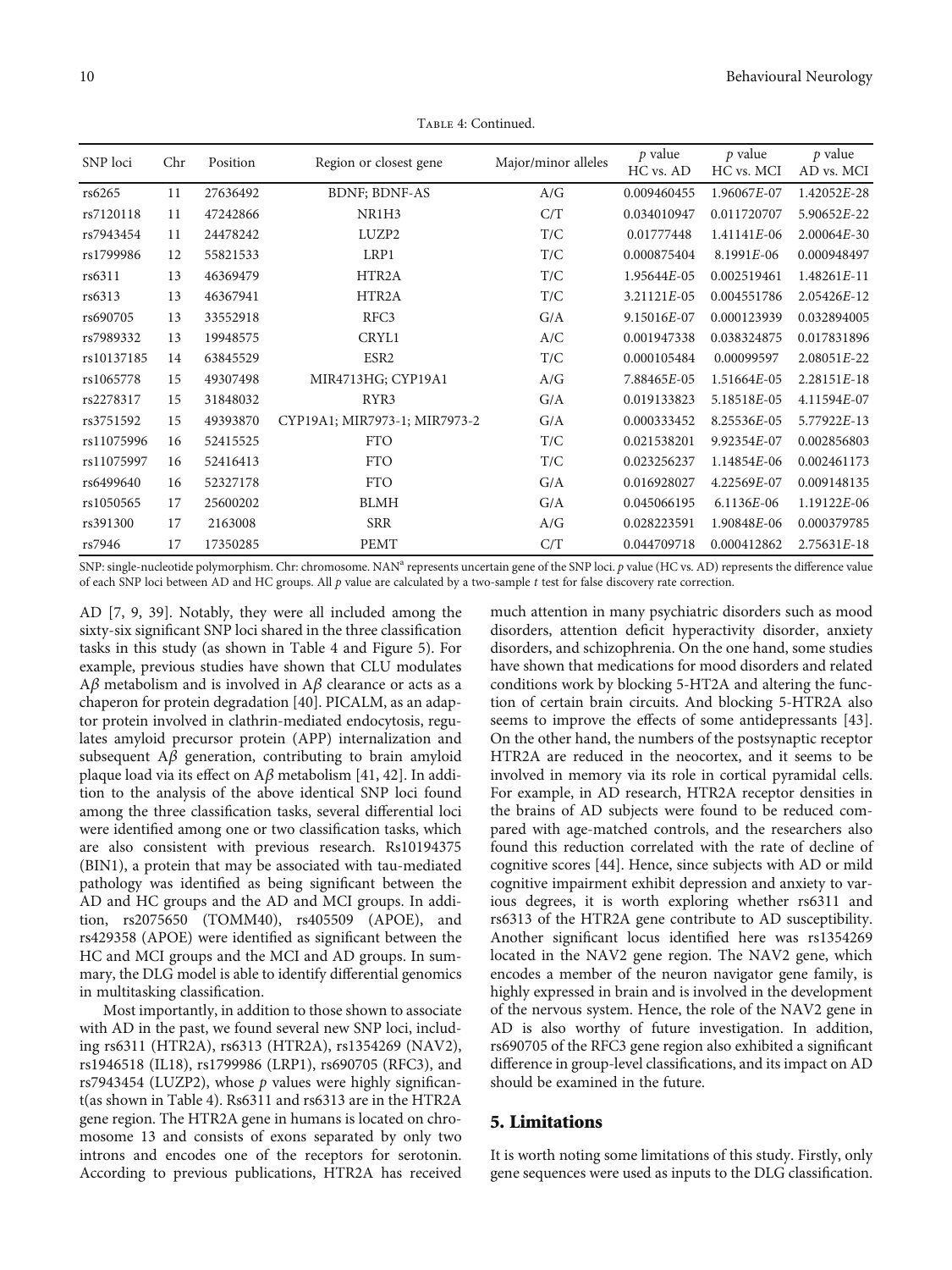

Figure 5: Continued.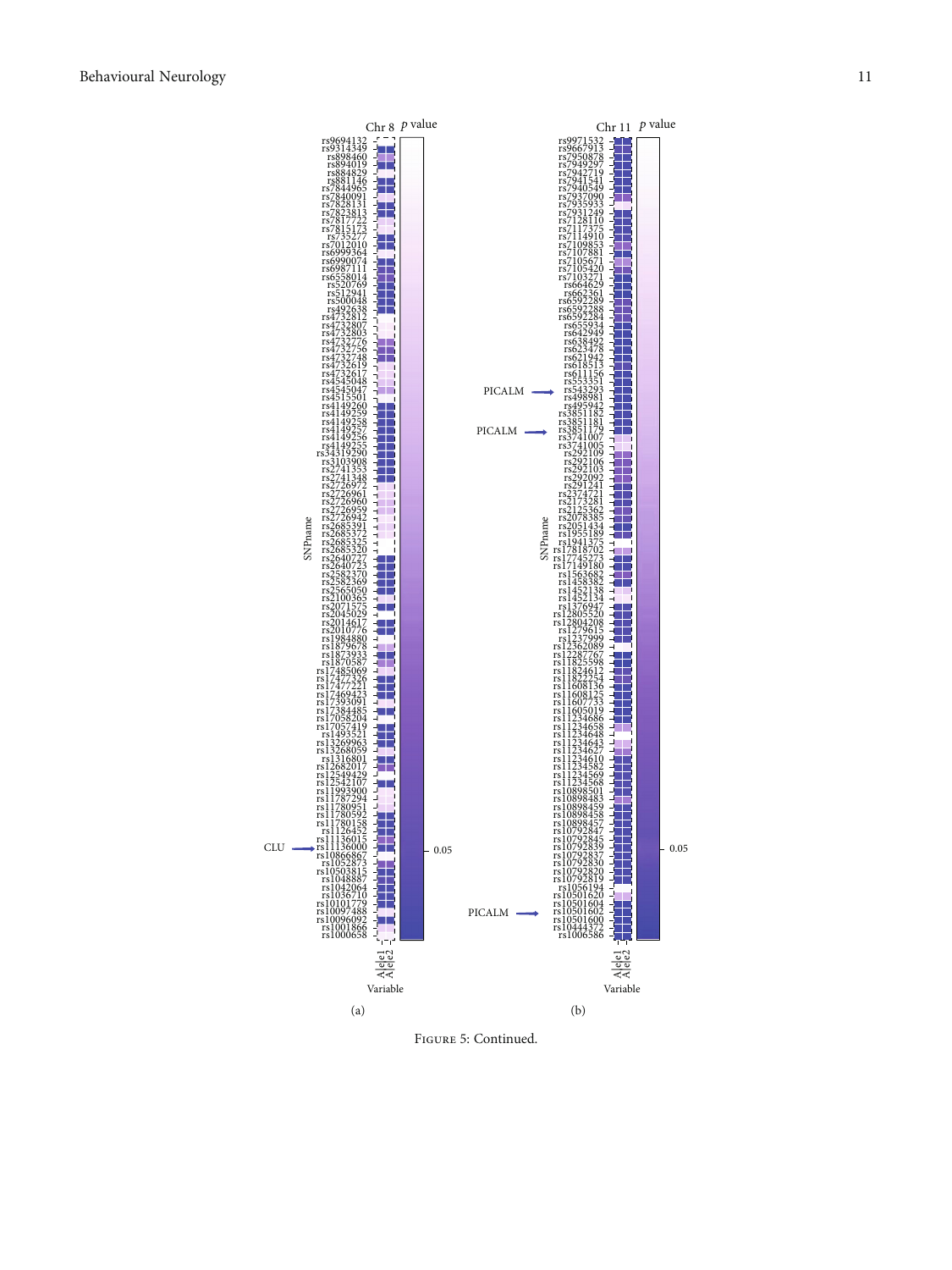<span id="page-11-0"></span>

Figure 5: Visualization for part of shared significant SNPs in AD multitasking classification at *<sup>p</sup>* threshold of 0.05. Rs11136000 (CLU) on chromosome 8 (a); rs543293, rs10501602, and rs3851179 (PICALM) on chromosome 11 (b); rs2070045, rs1699102, and rs1133174 (SORL1) on chromosome 11 (c); and rs6311 and rs6313 (HTR2A) on chromosome 13 (d) are shown successively from left to right.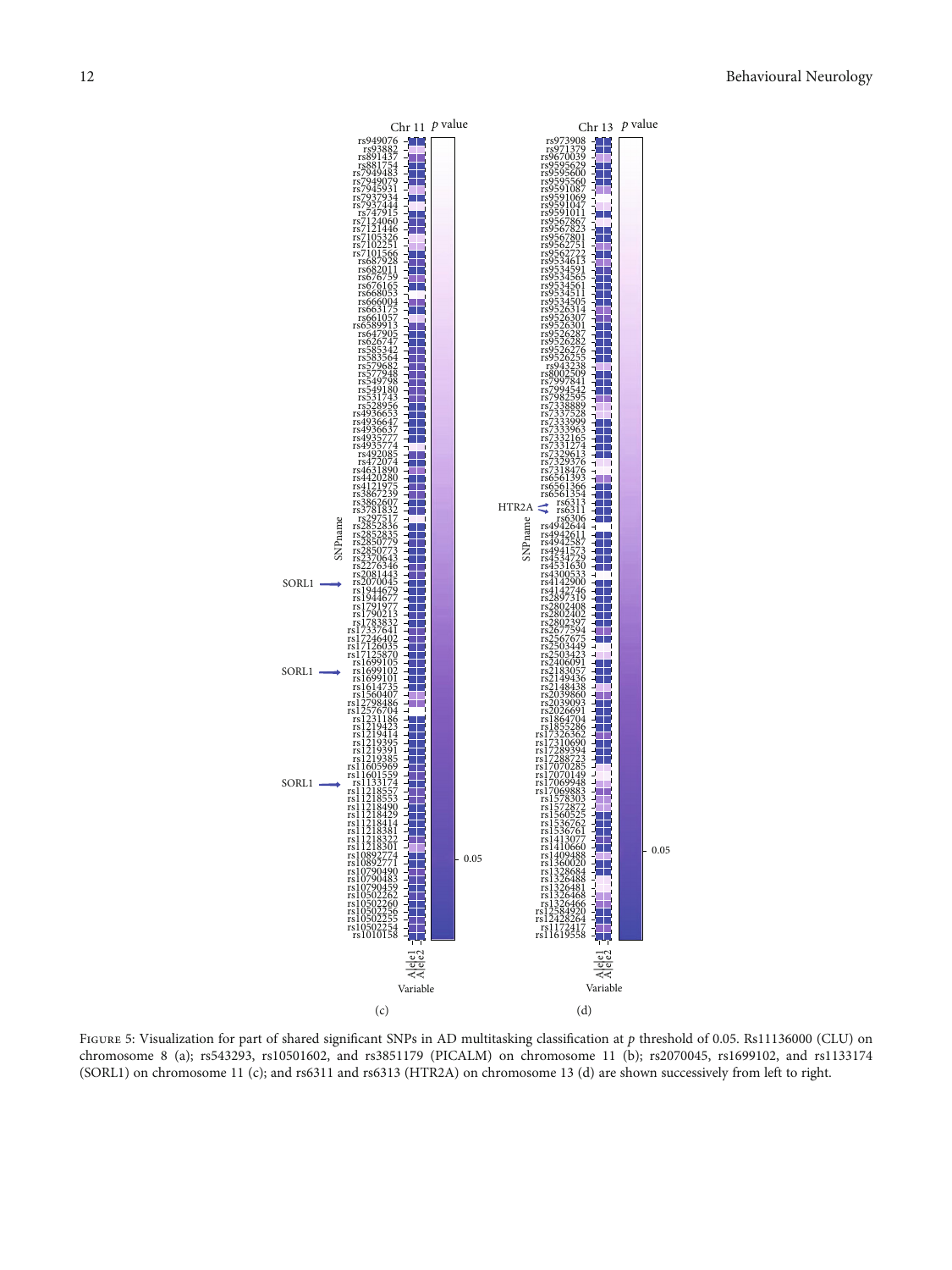<span id="page-12-0"></span>In the future work, we plan to combine gene sequences with clinical data and brain imaging [\[45\]](#page-14-0) to facilitate investigation of the mechanisms of AD progression by deep-learning genomics and deep-learning radiomics approaches. Secondly, we only classified information from the ADNI dataset in this study, so the results could be strengthened by including other datasets such as the Chinese populations. Thirdly, the number of subjects represented in this study may be limiting. Lastly, although this study has demonstrated the feasibility of DLG approach, it will be important to further explore the interpretability of deep-learning genomics.

#### 6. Conclusions

In conclusion, the current study suggests that the deeplearning genomics approach is effective for multitasking classification research on AD progression and outperforms traditional GWAS analysis. Moreover, the several novel SNP loci identified in the DLG approach including rs6311 and rs6313 in HTR2A, rs1354269 in NAV2, and rs690705 in RFC3 are worthy of further exploration to better understand the mechanisms of AD.

#### Data Availability

The datasets presented in this study were obtained from ADNI [\(http://adni.loni.usc.edu/\)](http://adni.loni.usc.edu/).

#### Conflicts of Interest

The authors declare that there is no conflict of interest regarding the publication of this paper.

#### Authors' Contributions

Lanlan Li and Yeying Yang contributed equally to this work.

#### Acknowledgments

Data collection and dissemination for this project were funded by the Alzheimer's Disease Neuroimaging Initiative (ADNI): the National Institutes of Health (grant number U01 AG024904) and the Department of Defense (award number W81XWH-12-2-0012). ADNI is funded by the National Institute of Aging and the National Institute of Biomedical Imaging and Bioengineering as well as through generous contributions from the following organizations: AbbVie, Alzheimer's Association, Alzheimer's Drug Discovery Foundation, Araclon Biotech, BioClinica Inc., Biogen, Bristol-Myers Squibb Company, CereSpir Inc., Eisai Inc., Elan Pharmaceuticals Inc., Eli Lilly and Company, EuroImmun, F. Hoffmann-La Roche Ltd. and its affiliated company Genentech Inc., Fujirebio, GE Healthcare, IXICO Ltd., Janssen Alzheimer Immunotherapy Research & Development LLC., Johnson & Johnson Pharmaceutical Research & Development LLC., Lumosity, Lundbeck, Merck & Co. Inc., Meso Scale Diagnostics LLC., NeuroRx Research, Neurotrack Technologies, Novartis Pharmaceuticals Corporation, Pfizer Inc., Piramal Imaging, Servier, Takeda Pharmaceutical Company, and Transition Therapeutics. The Canadian Institutes of Health Research are providing funds to support ADNI clinical sites in Canada. Private sector contributions are facilitated by the Foundation for the National Institutes of Health [\(http://www.fnih.org/](http://www.fnih.org/)). The grantee organization is the Northern California Institute for Research and Education, and the study is coordinated by the Alzheimer's Disease Cooperative Study at the University of California, San Diego, CA, USA. ADNI data are disseminated by the Laboratory for Neuro Imaging at the University of Southern California, CA, USA. This study was supported by grants received from the National Natural Science Foundation of China (grant numbers 82020108013); the 111 Project (grant number D20031); the Shanghai Municipal Science and Technology Major Project (grant number 2017SHZDZX01).

#### References

- [1] "2019 Alzheimer's disease facts and figures," Alzheimer's & Dementia, vol. 15, no. 3, pp. 321–387, 2019.
- [2] "2020 Alzheimer's disease facts and figures," Alzheimer's & Dementia, vol. 16, no. 3, pp. 391–460, 2020.
- [3] B. Dubois, H. Hampel, H. H. Feldman et al., "Preclinical Alzheimer's disease: definition, natural history, and diagnostic criteria," Alzheimer's & Dementia, vol. 12, no. 3, pp. 292–323, 2016.
- [4] Q. Y. Dong, T. R. Li, X. Y. Jiang, X. N. Wang, Y. Han, and J. H. Jiang, "Glucose metabolism in the right middle temporal gyrus could be a potential biomarker for subjective cognitive decline: a study of a Han population," Alzheimer's Research & Therapy, vol. 13, no. 1, p. 74, 2021.
- [5] Y. Huang and L. Mucke, "Alzheimer mechanisms and therapeutic strategies," Cell, vol. 148, no. 6, pp. 1204–1222, 2012.
- [6] C. M. Karch, C. Cruchaga, and A. M. Goate, "Alzheimer's disease genetics: from the bench to the clinic," Neuron, vol. 83, no. 1, pp. 11–26, 2014.
- [7] D. Harold, R. Abraham, P. Hollingworth et al., "Erratum: Genome-wide association study identifies variants at CLU and PICALM associated with Alzheimer's disease," Nature Genetics, vol. 41, no. 10, p. 1156, 2009.
- [8] A. Montagne, D. A. Nation, A. P. Sagare et al., "APOE4 leads to blood -brain barrier dysfunction predicting cognitive decline," Nature, vol. 581, no. 7806, pp. 71–76, 2020.
- [9] B. N. Vardarajan, Y. Zhang, J. H. Lee et al., "Coding mutations inSORL1and Alzheimer disease," Annals of Neurology, vol. 77, no. 2, pp. 215–227, 2015.
- [10] H. Huang, J. Zhao, B. Xu et al., "The TOMM40 gene rs2075650 polymorphism contributes to Alzheimer's disease in Caucasian, and Asian populations," Neuroscience Letters, vol. 628, pp. 142–146, 2016.
- [11] N. R. Wray, M. E. Goddard, and P. M. Visscher, "Prediction of individual genetic risk of complex disease," Current Opinion in Genetics & Development, vol. 18, no. 3, pp. 257–263, 2008.
- [12] V. Escott-Price, C. Bellenguez, L. S. Wang et al., "Gene-wide analysis detects two new susceptibility genes for Alzheimer's disease," PLoS One, vol. 9, no. 6, article e94661, 2014.
- [13] V. Escott-Price, R. Sims, C. Bannister et al., "Common polygenic variation enhances risk prediction for Alzheimer's disease," Brain, vol. 138, no. 12, pp. 3673–3684, 2015.
- [14] the Alzheimer's Disease Neuroimaging Initiative, CHARGE consortium, EADI1 consortium et al., "Common variants at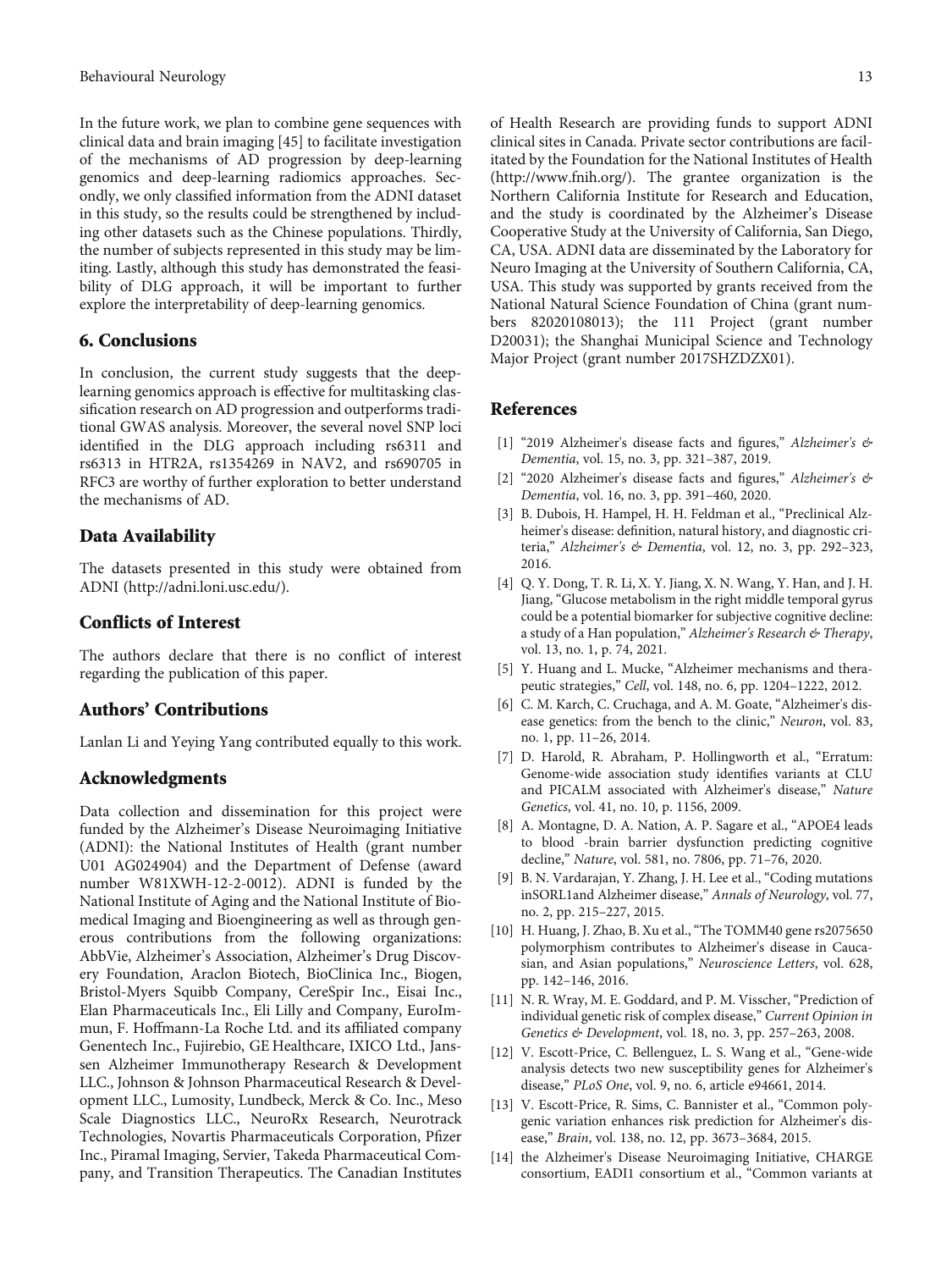<span id="page-13-0"></span>ABCA7, MS4A6A/MS4A4E, EPHA1, CD33 and CD2AP are associated with Alzheimer's disease," Nature Genetics, vol. 43, no. 5, pp. 429–435, 2011.

- [15] Alzheimer's Disease Sequencing Project, J. C. Bis, X. Jian et al., "Whole exome sequencing study identifies novel rare and common Alzheimer's-associated variants involved in immune response and transcriptional regulation," Molecular Psychiatry, vol. 25, no. 8, pp. 1859–1875, 2020.
- [16] Karolinska Schizophrenia Project (KaSP) consortium, T. Elvsåshagen, S. Bahrami et al., "The genetic architecture of human brainstem structures and their involvement in common brain disorders," Nature Communications, vol. 11, no. 1, article 4016, 2020.
- [17] S. Kim, S. Swaminathan, L. Shen et al., "Genome-wide association study of CSF biomarkers Abeta1-42, t-tau, and p-tau181p in the ADNI cohort," Neurology, vol. 76, no. 1, pp. 69–79, 2011.
- [18] European Alzheimer's Disease Initiative (EADI), Genetic and Environmental Risk in Alzheimer's Disease (GERAD), Alzheimer's Disease Genetic Consortium (ADGC) et al., "Meta-analysis of 74,046 individuals identifies 11 new susceptibility loci for Alzheimer's disease," Nature Genetics, vol. 45, no. 12, pp. 1452–1458, 2013.
- [19] R. D. Ball, "Designing a GWAS: power, sample size, and data structure," Methods in Molecular Biology, vol. 1019, pp. 37– 98, 2013.
- [20] G. Eraslan, Ž. Avsec, J. Gagneur, and F. J. Theis, "Deep learning: new computational modelling techniques for genomics," Nature Reviews Genetics, vol. 20, no. 7, pp. 389–403, 2019.
- [21] B. Alipanahi, A. Delong, M. T. Weirauch, and B. J. Frey, "Predicting the sequence specificities of DNA- and RNA-binding proteins by deep learning," Nature Biotechnology, vol. 33, no. 8, pp. 831–838, 2015.
- [22] J. Zhou and O. G. Troyanskaya, "Predicting effects of noncoding variants with deep learning-based sequence model," Nature Methods, vol. 12, no. 10, pp. 931–934, 2015.
- [23] M. Wang, C. Tai, W. E, and L. Wei, "DeFine: deep convolutional neural networks accurately quantify intensities of transcription factor-DNA binding and facilitate evaluation of functional non-coding variants," Nucleic Acids Research, vol. 46, no. 11, article e69, 2018.
- [24] H. Zeng and D. K. Gifford, "Predicting the impact of noncoding variants on DNA methylation," Nucleic Acids Research, vol. 45, no. 11, article e99, 2017.
- [25] C. Angermueller, H. J. Lee, W. Reik, and O. Stegle, "DeepCpG: accurate prediction of single-cell DNA methylation states using deep learning," Genome Biology, vol. 18, no. 1, article 67, 2017.
- [26] S. Cheng, M. Guo, C. Wang, X. Liu, Y. Liu, and X. Wu, "MiRTDL: a deep learning approach for miRNA target prediction," IEEE/ACM Transactions on Computational Biology and Bioinformatics, vol. 13, no. 6, pp. 1161–1169, 2016.
- [27] J. Zhou, C. L. Theesfeld, K. Yao, K. M. Chen, A. K. Wong, and O. G. Troyanskaya, "Deep learning sequence-based ab initio prediction of variant effects on expression and disease risk," Nature Genetics, vol. 50, no. 8, pp. 1171–1179, 2018.
- [28] R. Luo, F. J. Sedlazeck, T. W. Lam, and M. C. Schatz, "A multitask convolutional deep neural network for variant calling in single molecule sequencing," Nature Communications, vol. 10, no. 1, article 998, 2019.
- [29] P. Chang, J. Grinband, B. D. Weinberg et al., "Deep-learning convolutional neural networks accurately classify genetic

mutations in gliomas," AJNR. American Journal of Neuroradiology, vol. 39, no. 7, pp. 1201–1207, 2018.

- [30] D. R. Kelley, Y. A. Reshef, M. Bileschi, D. Belanger, C. Y. McLean, and J. Snoek, "Sequential regulatory activity prediction across chromosomes with convolutional neural networks," Genome Research, vol. 28, no. 5, pp. 739–750, 2018.
- [31] D. Quang and X. Xie, "FactorNet: a deep learning framework for predicting cell type specific transcription factor binding from nucleotide-resolution sequential data," Methods, vol. 166, pp. 40–47, 2019.
- [32] G. M. McKhann, D. S. Knopman, H. Chertkow et al., "The diagnosis of dementia due to Alzheimer's disease: recommendations from the National Institute on Aging-Alzheimer's Association workgroups on diagnostic guidelines for Alzheimer's disease," Alzheimer's & Dementia, vol. 7, no. 3, pp. 263–269, 2011.
- [33] H. Neitzel, "A routine method for the establishment of permanent growing lymphoblastoid cell lines," Human Genetics, vol. 73, no. 4, pp. 320–326, 1986.
- [34] L. Shen, S. Kim, S. L. Risacher et al., "Whole genome association study of brain-wide imaging phenotypes for identifying quantitative trait loci in MCI and AD: a study of the ADNI cohort," NeuroImage, vol. 53, no. 3, pp. 1051–1063, 2010.
- [35] T. Han, C. Liu, W. Yang, and D. Jiang, "Deep transfer network with joint distribution adaptation: a new intelligent fault diagnosis framework for industry application," ISA Transactions, vol. 97, pp. 269–281, 2020.
- [36] K. Chen, K. Chen, Q. Wang, Z. He, J. Hu, and J. He, "Shortterm load forecasting with deep residual networks," IEEE Transactions on Smart Grid, vol. 10, no. 4, pp. 3943–3952, 2019.
- [37] D. Titov, J. Diehl-Schmid, K. Shi et al., "Metabolic connectivity for differential diagnosis of dementing disorders," Journal of Cerebral Blood Flow & Metabolism, vol. 37, no. 1, pp. 252– 262, 2017.
- [38] Alzheimer's Disease Neuroimaging Initiative, M. Wang, J. Jiang et al., "Individual brain metabolic connectome indicator based on Kullback-Leibler Divergence Similarity Estimation predicts progression from mild cognitive impairment to Alzheimer's dementia," European Journal of Nuclear Medicine and Molecular Imaging, vol. 47, no. 12, pp. 2753–2764, 2020.
- [39] the European Alzheimer's Disease Initiative Investigators, J. C. Lambert, S. Heath et al., "Genome-wide association study identifies variants at CLU and CR1 associated with Alzheimer's disease," Nature Genetics, vol. 41, no. 10, pp. 1094– 1099, 2009.
- [40] R. Zhu, X. Liu, and Z. He, "Association between CLU gene rs11136000 polymorphism and Alzheimer's disease: an updated meta-analysis," Neurological Sciences, vol. 39, no. 4, pp. 679–689, 2018.
- [41] W. Xu, L. Tan, and J. T. Yu, "The role of PICALM in Alzheimer's disease," Molecular Neurobiology, vol. 52, no. 1, pp. 399–413, 2015.
- [42] Z. Wang, H. Lei, M. Zheng, Y. Li, Y. Cui, and F. Hao, "Metaanalysis of the association between Alzheimer disease and variants in GAB2, PICALM, and SORL1," Molecular Neurobiology, vol. 53, no. 9, pp. 6501–6510, 2016.
- [43] I. M. Badamasi, M. S. Lye, N. Ibrahim, and J. Stanslas, "Genetic endophenotypes for insomnia of major depressive disorder and treatment-induced insomnia," Journal of Neural Transmission, vol. 126, no. 6, pp. 711–722, 2019.